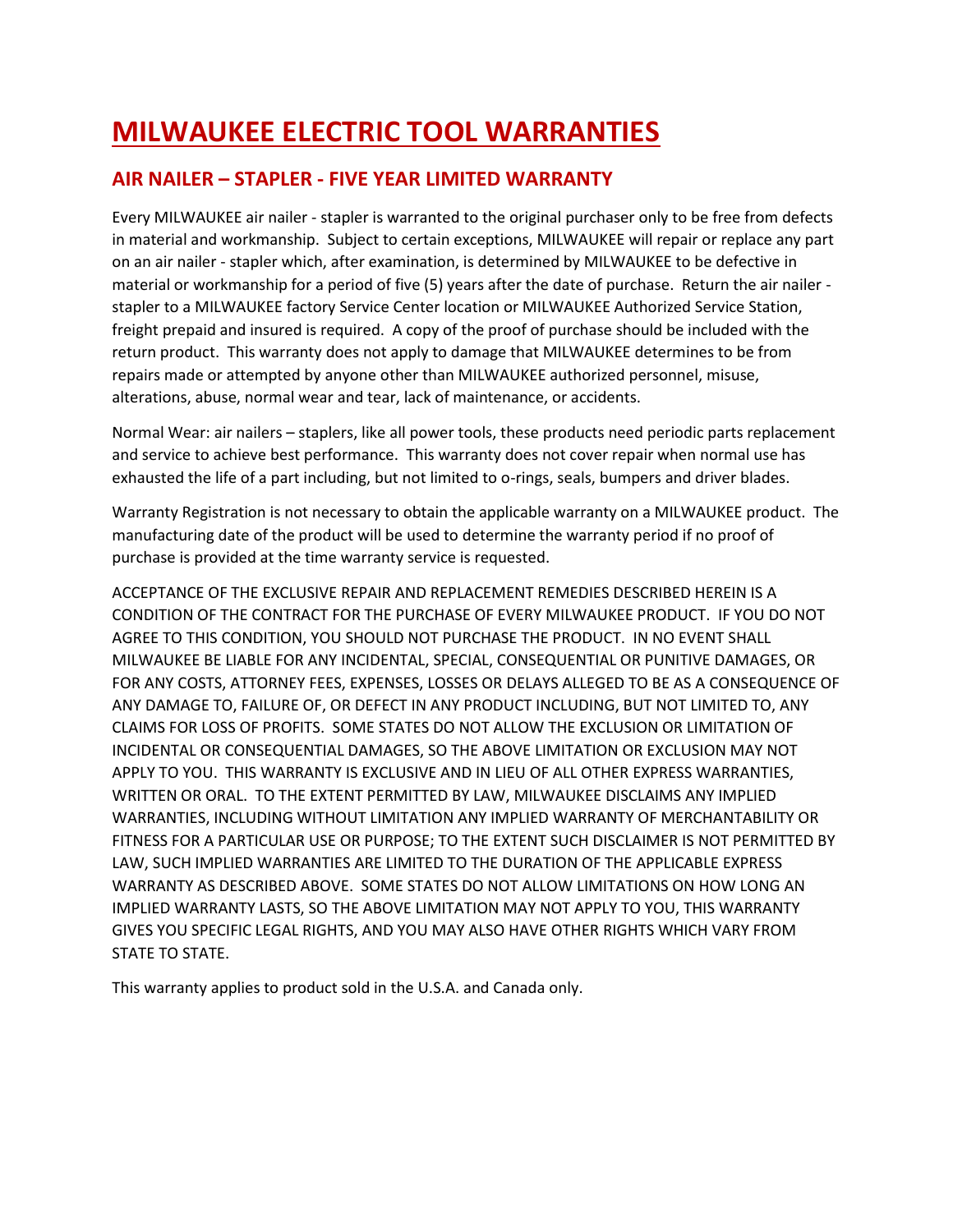#### **AIRLESS PAINT SPRAYER M4910 - TWO YEAR LIMITED WARRANTY**

Your MILWAUKEE airless paint sprayer is warranted to the original purchaser only to be free from defects in material and workmanship. Subject to certain exceptions, MILWAUKEE will repair or replace any part on your MILWAUKEE airless paint sprayer which, after examination, is determined by MILWAUKEE to be defective in material or workmanship for a period of two (2) years after the date of purchase. Return of the airless paint sprayer product to a service center authorized to service MILWAUKEE airless paint sprayers (a "MILWAUKEE Authorized Airless Paint Sprayer Service Center") freight prepaid and insured, is required. A copy of the proof of purchase should be included with the return product. This warranty does not apply to damage from repairs made or attempted by anyone other than an Authorized Airless Paint Sprayer Service Center, misuse, alterations, abuse, normal wear and tear, lack of maintenance, or accidents.

Warranty Registration is not necessary to obtain the applicable warranty on a MILWAUKEE airless paint sprayer. The manufacturing date of the product will be used to determine the warranty period if no proof of purchase is provided at the time warranty service is requested.

ACCEPTANCE OF THE EXCLUSIVE REPAIR AND REPLACEMENT REMEDIES DESCRIBED HEREIN IS A CONDITION OF THE CONTRACT FOR THE PURCHASE OF EVERY MILWAUKEE PRODUCT. IF YOU DO NOT AGREE TO THIS CONDITION, YOU SHOULD NOT PURCHASE THE PRODUCT. IN NO EVENT SHALL MILWAUKEE BE LIABLE FOR ANY INCIDENTAL, SPECIAL, CONSEQUENTIAL OR PUNITIVE DAMAGES, OR FOR ANY COSTS, ATTORNEY FEES, EXPENSES, LOSSES OR DELAYS ALLEGED TO BE AS A CONSEQUENCE OF ANY DAMAGE TO, FAILURE OF, OR DEFECT IN ANY PRODUCT INCLUDING, BUT NOT LIMITED TO, ANY CLAIMS FOR LOSS OF PROFITS. SOME STATES DO NOT ALLOW THE EXCLUSION OR LIMITATION OF INCIDENTAL OR CONSEQUENTIAL DAMAGES, SO THE ABOVE LIMITATION OR EXCLUSION MAY NOT APPLY TO YOU. THIS WARRANTY IS EXCLUSIVE AND IN LIEU OF ALL OTHER EXPRESS WARRANTIES, WRITTEN OR ORAL. TO THE EXTENT PERMITTED BY LAW, MILWAUKEE DISCLAIMS ANY IMPLIED WARRANTIES, INCLUDING WITHOUT LIMITATION ANY IMPLIED WARRANTY OF MERCHANTABILITY OR FITNESS FOR A PARTICULAR USE OR PURPOSE; TO THE EXTENT SUCH DISCLAIMER IS NOT PERMITTED BY LAW, SUCH IMPLIED WARRANTIES ARE LIMITED TO THE DURATION OF THE APPLICABLE EXPRESS WARRANTY AS DESCRIBED ABOVE. SOME STATES DO NOT ALLOW LIMITATIONS ON HOW LONG AN IMPLIED WARRANTY LASTS, SO THE ABOVE LIMITATION MAY NOT APPLY TO YOU. THIS WARRANTY GIVES YOU SPECIFIC LEGAL RIGHTS, AND YOU MAY ALSO HAVE OTHER RIGHTS WHICH VARY FROM STATE TO STATE.

This warranty applies to product sold in the U.S.A. and Canada only.

TO GET SERVICE: Return your MILWAUKEE Airless Paint Sprayer, properly packaged and freight prepaid, to a MILWAUKEE Authorized Airless Paint Sprayer Service Center for warranty or non-warranty service. To obtain the location of the nearest MILWAUKEE Authorized Airless Paint Sprayer Service Center, call 1- 877-203-0880.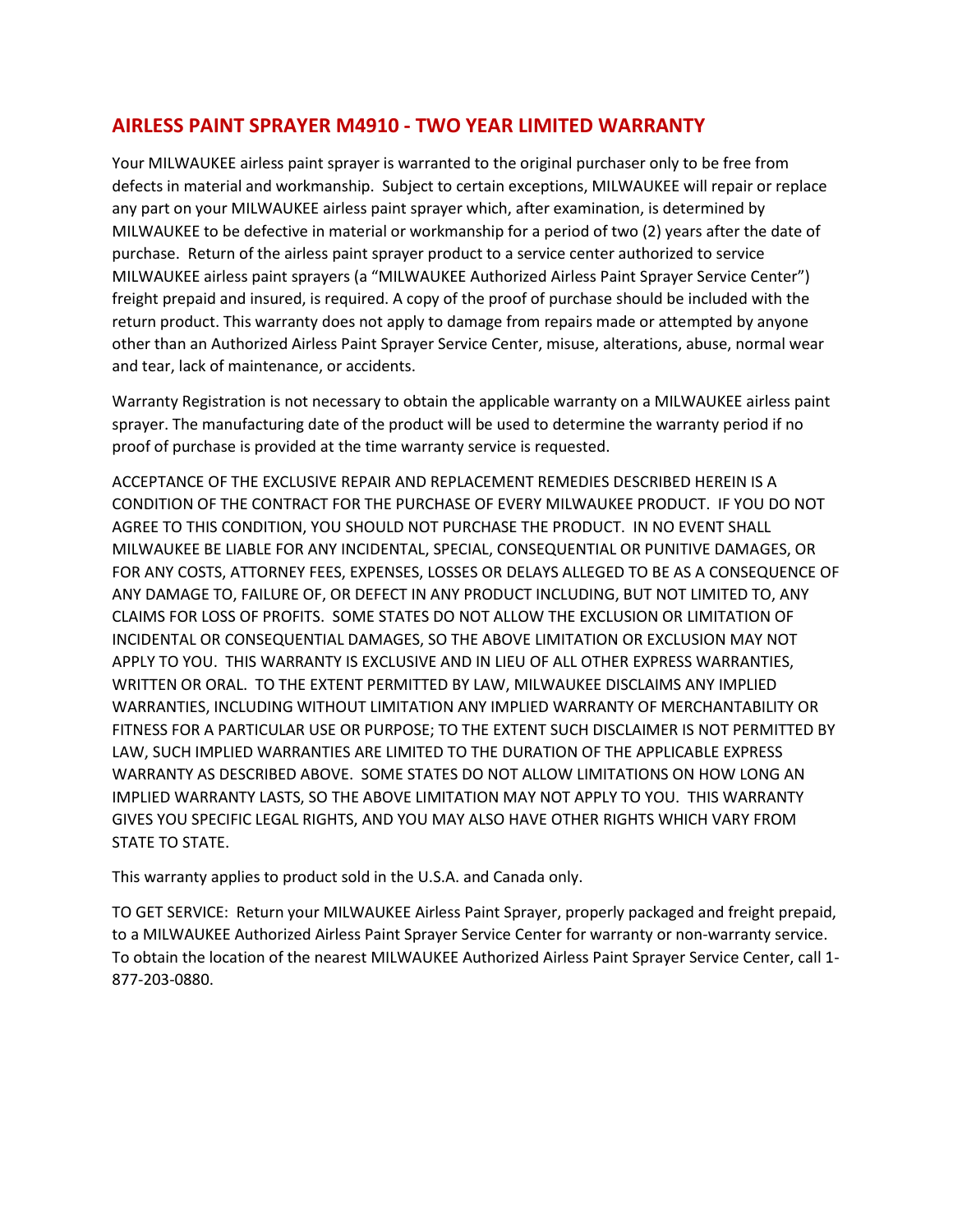#### **CORDLESS BATTERY PACK - LIMITED WARRANTY**

Every MILWAUKEE Battery Pack (sold with cordless product and/or as a replacement battery pack) is warranted to the original purchaser only to be free from defects in material and workmanship. Subject to certain exceptions, MILWAUKEE will repair or replace a battery pack which, after examination, is determined by MILWAUKEE to be defective in material or workmanship for the stated warranty period from date of purchase. Return of the battery pack to a MILWAUKEE factory Service Center location or MILWAUKEE Authorized Service Station, freight prepaid and insured, is required. For the proper shipping procedure of battery packs, contact 1.800.SAWDUST (1.800.729.3878), or go to www.milwaukeetool.com. A copy of the proof of purchase should be included with the return product. This warranty does not apply to damage that MILWAUKEE determines to be from repairs made or attempted by anyone other than MILWAUKEE authorized personnel, misuse, alterations, abuse, normal wear and tear, lack of maintenance, or accidents.

| Battery Pack Cat. No.                                                                                                                                                                                    | Chemistry                                                   | <b>Warranty Period</b><br>(from date of purchase)                |
|----------------------------------------------------------------------------------------------------------------------------------------------------------------------------------------------------------|-------------------------------------------------------------|------------------------------------------------------------------|
| 48-11-1828 (Serial number prefix<br>"B41E" and later)<br>48-11-1840<br>48-11-1850<br>48-11-1860<br>48-11-1890<br>48-11-2402<br>48-11-2440<br>48-11-2460<br>48-11-2830 (Serial number prefix<br>$"C71"$ ) | LITHIUM-ION                                                 | Three (3) Years                                                  |
| 48-11-0490<br>48-11-1815<br>48-11-1820<br>48-11-2001<br>48-11-2401<br>48-11-2420<br>48-11-2430                                                                                                           | LITHIUM-ION                                                 | Two (2) Years                                                    |
| 48-11-1828 (Serial number prefix<br>"B41D" and earlier)<br>48-11-1830 (Serial number prefix<br>"A95")<br>48-11-2830 (Serial number prefix<br>"A71")                                                      | LITHIUM-ION                                                 | Two (2) Years - plus,<br>Three (3) Years Pro-Rata<br>(prorated)* |
| 48-11-0100<br>48-11-1024<br>48-11-1830 (Serial number prefix<br>"E95")<br>48-11-1970<br>48-11-2230                                                                                                       | Ni-Cd / Nickel-Cadmium,<br>Ni-MH / Nickel-Metal-<br>Hydride | One (1) Year                                                     |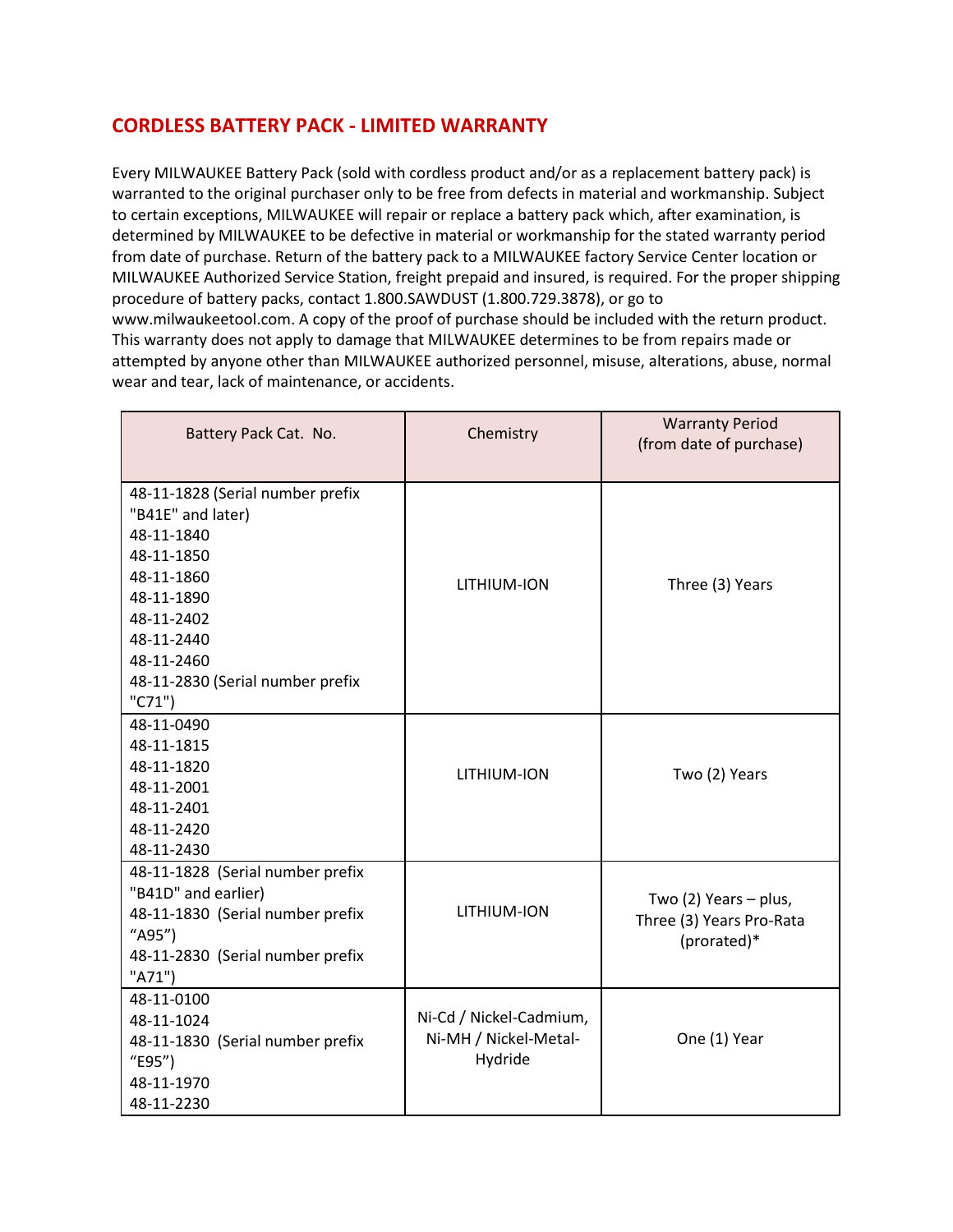\*The warranty period for MILWAUKEE M18™ 48-11-1828 (with the serial number prefix "B41D" and earlier), V18™48-11-1830 (with the serial number prefix "A95"), and V28™ 48-11-2830 (with the serial number prefix "A71") is five (5) years / 2000 charges from the date of purchase, whichever first occurs. The first 1000 charges or 2 years of the warranty, whichever first occurs, are covered through free replacement of the defective battery. This means that for the earlier of the first 1000 charges or two (2) years from the date of purchase/first charge, a replacement battery will be provided to the customer for any defective battery free of charge. Thereafter, the remaining charges up to a total of 2000 or the remainder of the five (5) year period from the date of purchase, whichever first occurs, will be covered on a pro rata basis. This means that every customer gets an additional 1000 charges or three (3) years of pro rata warranty on the these battery packs, depending upon the amount of use. MILWAUKEE M18™ 48-11-1828 (with the serial number prefix "B41E" and later), V18™48-11-1830 (with the serial number prefix "E95"), and M28™ 48-11-2830 (with the serial number prefix "C71") have different warranty periods, as listed.

Warranty Registration is not necessary to obtain the applicable warranty on a MILWAUKEE battery pack. The manufacturing date of the product will be used to determine the warranty period if no proof of purchase is provided at the time warranty service is requested.

ACCEPTANCE OF THE EXCLUSIVE REPAIR AND REPLACEMENT REMEDIES DESCRIBED HEREIN IS A CONDITION OF THE CONTRACT FOR THE PURCHASE OF EVERY MILWAUKEE PRODUCT. IF YOU DO NOT AGREE TO THIS CONDITION, YOU SHOULD NOT PURCHASE THE PRODUCT. IN NO EVENT SHALL MILWAUKEE BE LIABLE FOR ANY INCIDENTAL, SPECIAL, CONSEQUENTIAL OR PUNITIVE DAMAGES, OR FOR ANY COSTS, ATTORNEY FEES, EXPENSES, LOSSES OR DELAYS ALLEGED TO BE AS A CONSEQUENCE OF ANY DAMAGE TO, FAILURE OF, OR DEFECT IN ANY PRODUCT INCLUDING, BUT NOT LIMITED TO, ANY CLAIMS FOR LOSS OF PROFITS. SOME STATES DO NOT ALLOW THE EXCLUSION OR LIMITATION OF INCIDENTAL OR CONSEQUENTIAL DAMAGES, SO THE ABOVE LIMITATION OR EXCLUSION MAY NOT APPLY TO YOU. THIS WARRANTY IS EXCLUSIVE AND IN LIEU OF ALL OTHER EXPRESS WARRANTIES, WRITTEN OR ORAL. TO THE EXTENT PERMITTED BY LAW, MILWAUKEE DISCLAIMS ANY IMPLIED WARRANTIES, INCLUDING WITHOUT LIMITATION ANY IMPLIED WARRANTY OF MERCHANTABILITY OR FITNESS FOR A PARTICULAR USE OR PURPOSE; TO THE EXTENT SUCH DISCLAIMER IS NOT PERMITTED BY LAW, SUCH IMPLIED WARRANTIES ARE LIMITED TO THE DURATION OF THE APPLICABLE EXPRESS WARRANTY AS DESCRIBED ABOVE. SOME STATES DO NOT ALLOW LIMITATIONS ON HOW LONG AN IMPLIED WARRANTY LASTS, SO THE ABOVE LIMITATION MAY NOT APPLY TO YOU, THIS WARRANTY GIVES YOU SPECIFIC LEGAL RIGHTS, AND YOU MAY ALSO HAVE OTHER RIGHTS WHICH VARY FROM STATE TO STATE.

This warranty applies to product sold in the U.S.A. and Canada only.

Check out th[e Find Service Centers](https://www.milwaukeetool.ca/Support/Find-A-Service-Center) page or call 1.800.SAWDUST (1.800.729.3878) to locate your nearest service facility for warranty and non-warranty service on a MILWAUKEE Battery Pack.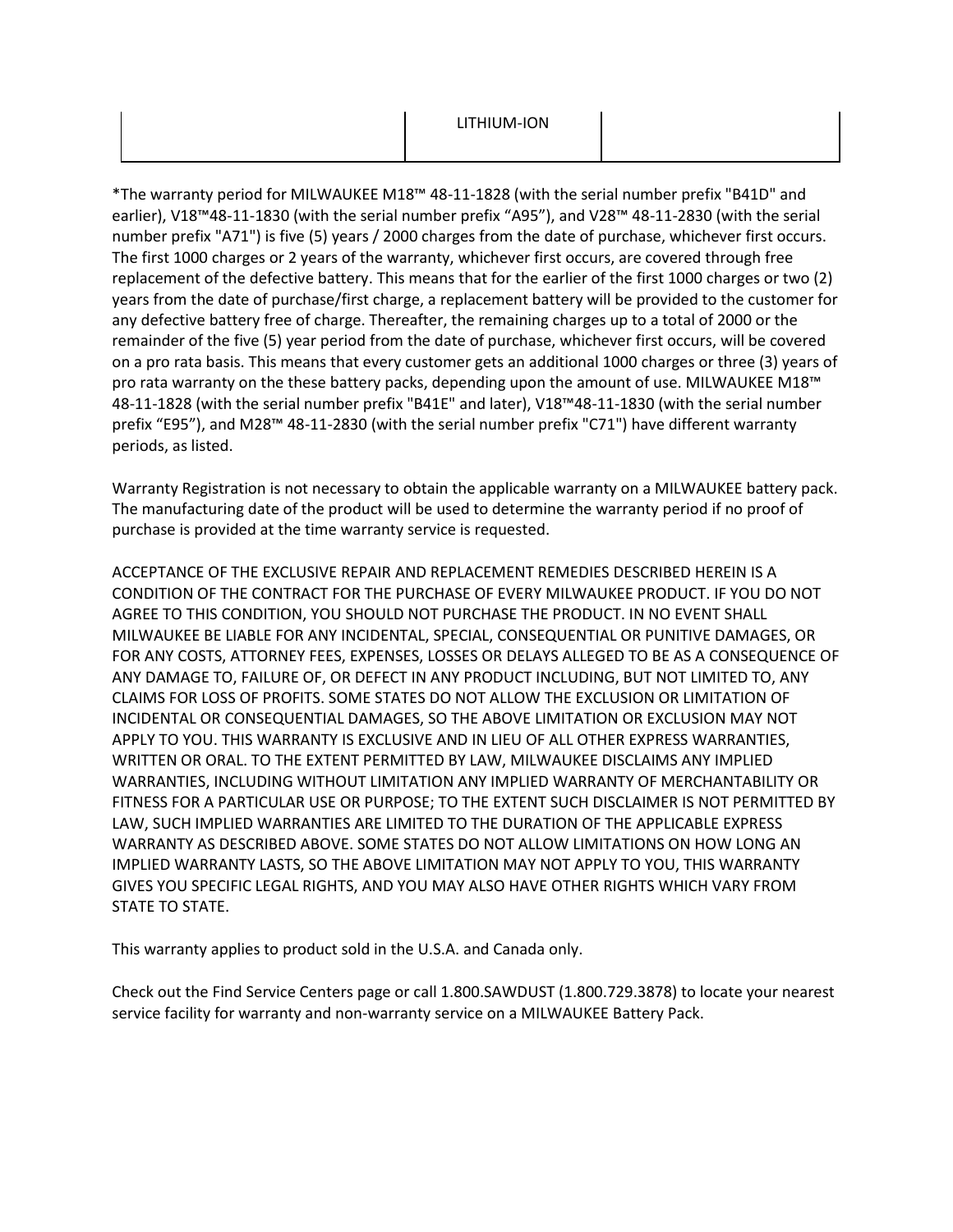#### **HAND TOOLS - LIMITED LIFETIME WARRANTY**

Every MILWAUKEE hand tool is warranted to the original purchaser only to be free from defects in material and workmanship. Subject to certain exceptions, MILWAUKEE will repair or replace any hand tool which, after examination, is determined by MILWAUKEE to be defective in material or workmanship for the lifetime of the tool. Return the hand tool product to a MILWAUKEE factory Service Center location freight prepaid and insured, is required. A copy of the proof of purchase should be included with the return product. This warranty does not apply to damage that MILWAUKEE determines to be from, misuse, alterations, abuse, normal wear and tear, lack of maintenance or accidents.

ACCEPTANCE OF THE EXCLUSIVE REPAIR AND REPLACEMENT REMEDIES DESCRIBED HEREIN IS A CONDITION OF THE CONTRACT FOR THE PURCHASE OF EVERY MILWAUKEE PRODUCT. IF YOU DO NOT AGREE TO THIS CONDITION, YOU SHOULD NOT PURCHASE THE PRODUCT. IN NO EVENT SHALL MILWAUKEE BE LIABLE FOR ANY INCIDENTAL, SPECIAL, CONSEQUENTIAL OR PUNITIVE DAMAGES, OR FOR ANY COSTS, ATTORNEY FEES, EXPENSES, LOSSES OR DELAYS ALLEGED TO BE AS A CONSEQUENCE OF ANY DAMAGE TO, FAILURE OF, OR DEFECT IN ANY PRODUCT INCLUDING, BUT NOT LIMITED TO, ANY CLAIMS FOR LOSS OF PROFITS. SOME STATES DO NOT ALLOW THE EXCLUSION OR LIMITATION OF INCIDENTAL OR CONSEQUENTIAL DAMAGES, SO THE ABOVE LIMITATION OR EXCLUSION MAY NOT APPLY TO YOU. THIS WARRANTY IS EXCLUSIVE AND IN LIEU OF ALL OTHER EXPRESS WARRANTIES, WRITTEN OR ORAL. TO THE EXTENT PERMITTED BY LAW, MILWAUKEE DISCLAIMS ANY IMPLIED WARRANTIES, INCLUDING WITHOUT LIMITATION ANY IMPLIED WARRANTY OF MERCHANTABILITY OR FITNESS FOR A PARTICULAR USE OR PURPOSE; TO THE EXTENT SUCH DISCLAIMER IS NOT PERMITTED BY LAW, SUCH IMPLIED WARRANTIES ARE LIMITED TO THE DURATION OF THE APPLICABLE EXPRESS WARRANTY AS DESCRIBED ABOVE. SOME STATES DO NOT ALLOW LIMITATIONS ON HOW LONG AN IMPLIED WARRANTY LASTS, SO THE ABOVE LIMITATION MAY NOT APPLY TO YOU, THIS WARRANTY GIVES YOU SPECIFIC LEGAL RIGHTS, AND YOU MAY ALSO HAVE OTHER RIGHTS WHICH VARY FROM STATE TO STATE.

This warranty applies to product sold in the U.S.A. and Canada only.

Check out the Find Service Centers page or call 1.800.SAWDUST (1.800.729.3878) to locate your nearest MILWAUKEE factory Service Center location.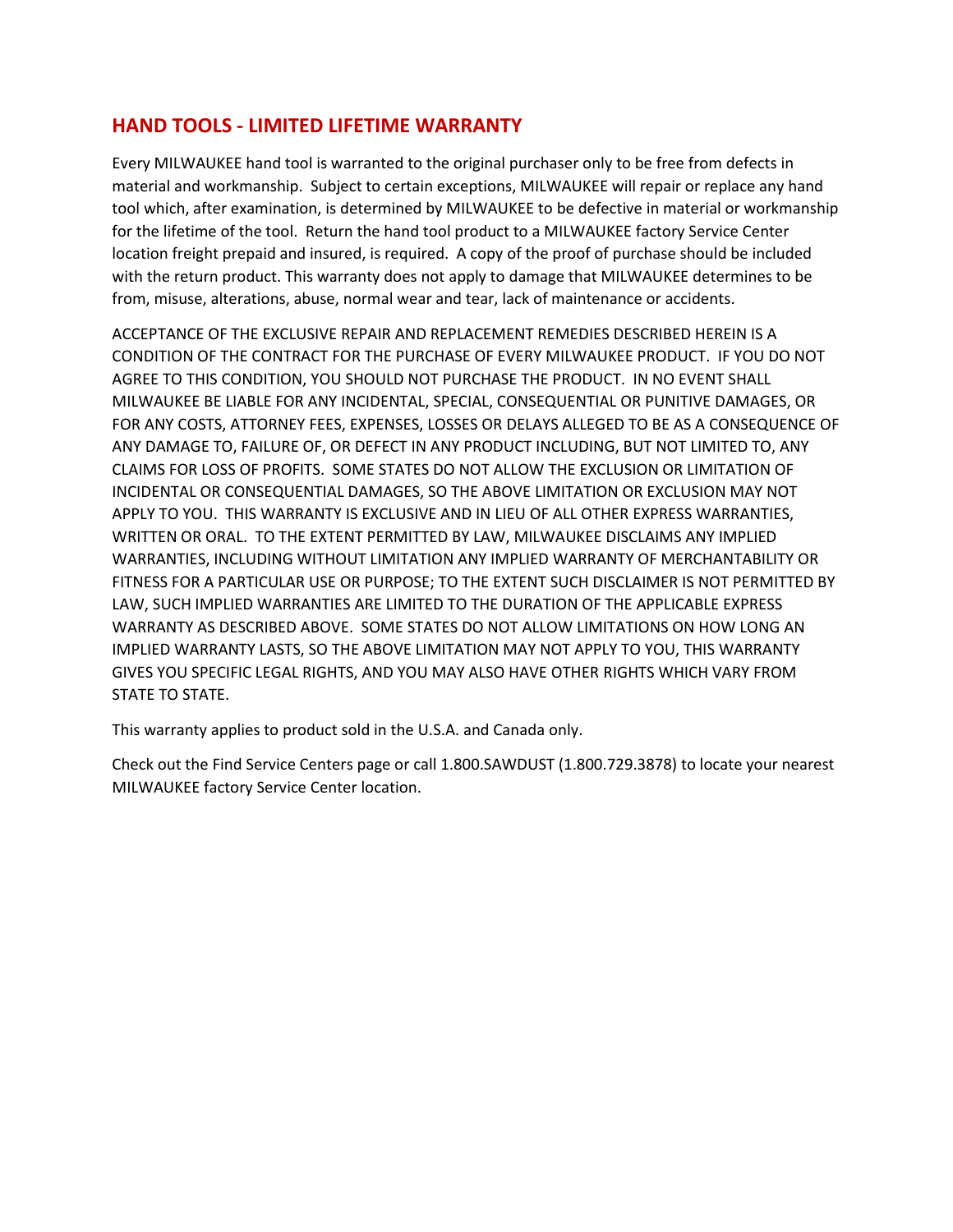#### **HOIST (LEVER, HAND-CHAIN & ELECTRIC CHAIN HOIST) - LIMITED WARRANTY**

(lever, hand-chain & electric chain hoist)

Every MILWAUKEE hoist (lever, hand chain & electric chain hoist) is warranted to the original purchaser only to be free from defects in material and workmanship. Subject to certain exceptions, MILWAUKEE will repair or replace any part on a hoist which, after examination, is determined by MILWAUKEE to be defective in material or workmanship for a period of one (1) year after the date of purchase. Return of the hoist and a copy of proof of purchase to a MILWAUKEE factory Service/Sales Support Branch location or MILWAUKEE Authorized Hoist Service Station, freight prepaid and insured, are required for this warranty to be effective. This warranty does not apply to damage that MILWAUKEE determines to be from repairs made or attempted by anyone other than MILWAUKEE authorized personnel, misuse, alterations, abuse, normal wear and tear, lack of maintenance, or accidents.

MILWAUKEE does not cover freight or labor charges associated with the inspection and testing of hoists (lever, hand chain & electric chain hoists) which are found by MILWAUKEE not to be a valid warranty claim. A valid warranty claim must be substantiated by the discovery of defective material or workmanship by MILWAUKEE.

ACCEPTANCE OF THE EXCLUSIVE REPAIR AND REPLACEMENT REMEDIES DESCRIBED HEREIN IS A CONDITION OF THE CONTRACT FOR THE PURCHASE OF EVERY MILWAUKEE PRODUCT. IF YOU DO NOT AGREE TO THIS CONDITION, YOU SHOULD NOT PURCHASE THE PRODUCT. IN NO EVENT SHALL MILWAUKEE BE LIABLE FOR ANY INCIDENTAL, SPECIAL, CONSEQUENTIAL OR PUNITIVE DAMAGES, OR FOR ANY COSTS, ATTORNEY FEES, EXPENSES, LOSSES OR DELAYS ALLEGED TO BE AS A CONSEQUENCE OF ANY DAMAGE TO, FAILURE OF, OR DEFECT IN ANY PRODUCT INCLUDING, BUT NOT LIMITED TO, ANY CLAIMS FOR LOSS OF PROFITS. SOME STATES DO NOT ALLOW THE EXCLUSION OR LIMITATION OF INCIDENTAL OR CONSEQUENTIAL DAMAGES, SO THE ABOVE LIMITATION OR EXCLUSION MAY NOT APPLY TO YOU. THIS WARRANTY IS EXCLUSIVE AND IN LIEU OF ALL OTHER EXPRESS WARRANTIES, WRITTEN OR ORAL. TO THE EXTENT PERMITTED BY LAW, MILWAUKEE DISCLAIMS ANY IMPLIED WARRANTIES, INCLUDING WITHOUT LIMITATION ANY IMPLIED WARRANTY OF MERCHANTABILITY OR FITNESS FOR A PARTICULAR USE OR PURPOSE; TO THE EXTENT SUCH DISCLAIMER IS NOT PERMITTED BY LAW, SUCH IMPLIED WARRANTIES ARE LIMITED TO THE DURATION OF THE APPLICABLE EXPRESS WARRANTY AS DESCRIBED. SOME STATES DO NOT ALLOW LIMITATIONS ON HOW LONG AN IMPLIED WARRANTY LASTS, SO THE ABOVE LIMITATION MAY NOT APPLY TO YOU, THIS WARRANTY GIVES YOU SPECIFIC LEGAL RIGHTS, AND YOU MAY ALSO HAVE OTHER RIGHTS WHICH VARY FROM STATE TO STATE.

This warranty applies to product sold in the U.S.A. and Canada only.

Check out the Find Service Centers page or call 1.800.SAWDUST (1.800.729.3878) to locate your nearest service facility for warranty and non-warranty service on a Milwaukee hoist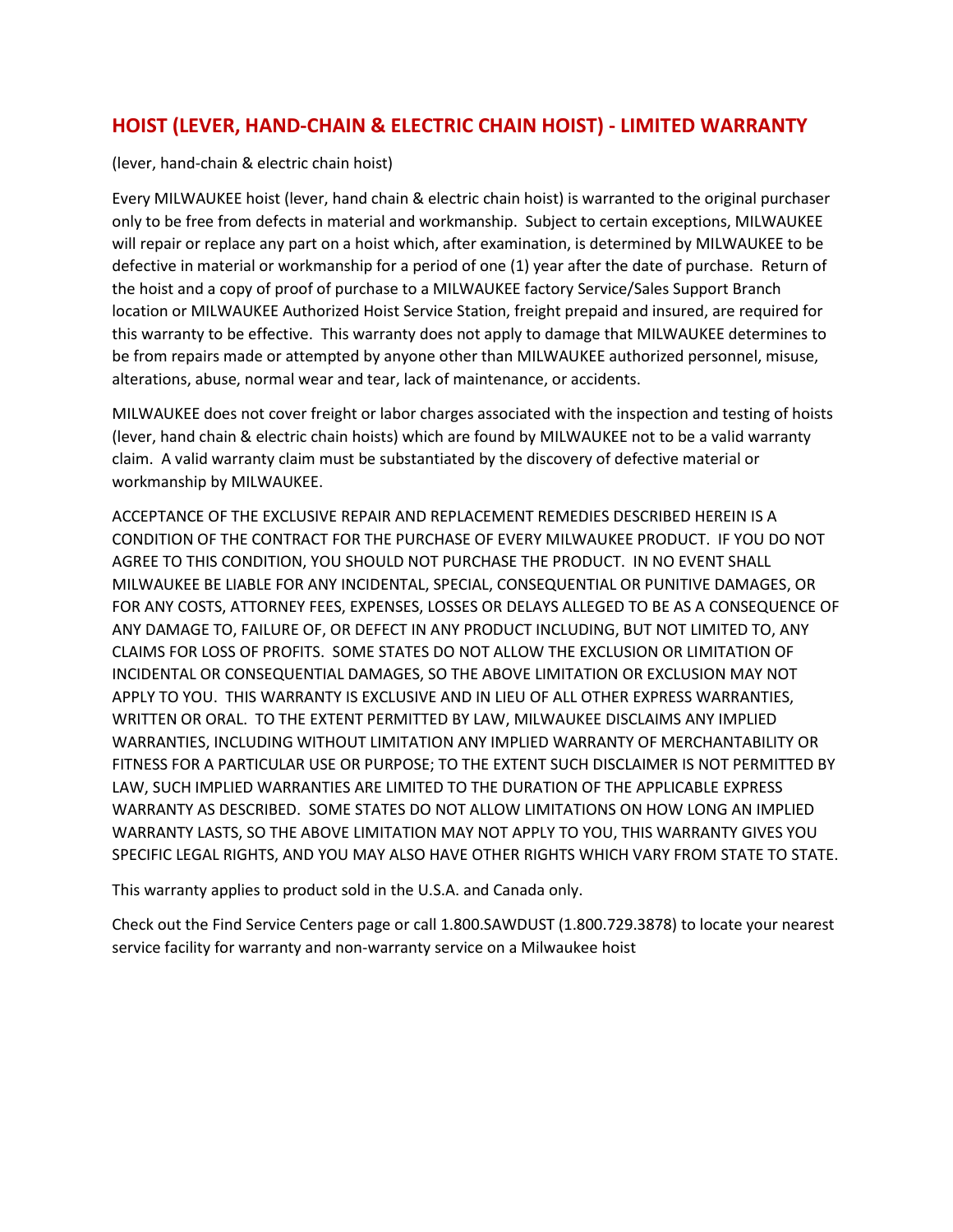#### **HOLE DOZER™ HOLE SAW - TOOTH BREAK LIMITED LIFETIME WARRANTY**

MILWAUKEE HOLE DOZER™ hole saw accessory products sold in the U.S.A. and Canada ("Products") are warranted to the original retail purchaser only to be free from tooth breakage or fracture caused by material defects in material or workmanship under normal use and service for the lifetime of the Product. This warranty does not apply to damage from misuse, alterations, abuse or normal wear and tear. MILWAUKEE will replace the Product which, after examination, is determined by MILWAUKEE to have tooth breakage or fracture caused by materially defective material or workmanship. Return of the Product to a MILWAUKEE factory Service Center location, freight prepaid and insured, is required. Call 1.800.SAWDUST (1.800.729.3878) or refer to the milwaukeetool.com website to locate your nearest MILWAUKEE factory Service Center location. A copy of the purchase receipt should accompany the product.

REPLACEMENT OF THE PRODUCT WITH NEW OR SUBSTANTIALLY SIMILAR PRODUCT OR, AT MILWAUKEE'S OPTION A REFUND OF THE PURCHASE PRICE PAID BY THE PURCHASER, IS THE PURCHASER'S EXCLUSIVE REMEDY AND MILWAUKEE'S EXCLUSIVE OBLIGATION UNDER THIS WARRANTY. IN NO EVENT SHALL MILWAUKEE BE LIABLE FOR INCIDENTAL, SPECIAL, INDIRECT, CONSEQUENTIAL OR PUNITIVE DAMAGES ARISING OUT OF ANY DAMAGE TO, FAILURE OF, OR DEFECT IN ANY PRODUCT. SOME STATES DO NOT ALLOW THE EXCLUSION OR LIMITATION OF INCIDENTAL OR CONSEQUENTIAL DAMAGES, SO THE ABOVE LIMITATION OR EXCLUSION MAY NOT APPLY TO YOU. THIS WARRANTY IS EXCLUSIVE AND IN LIEU OF ALL OTHER EXPRESS WARRANTIES, WRITTEN OR ORAL. TO THE EXTENT PERMITTED BY LAW, MILWAUKEE DISCLAIMS ANY IMPLIED WARRANTIES, INCLUDING WITHOUT LIMITATION ANY IMPLIED WARRANTY OF MERCHANTABILITY OR FITNESS FOR A PARTICULAR USE OR PURPOSE. SOME STATES DO NOT ALLOW LIMITATIONS ON HOW LONG AN IMPLIED WARRANTY LASTS, SO THE ABOVE LIMITATION MAY NOT APPLY TO YOU. THIS WARRANTY GIVES YOU SPECIFIC LEGAL RIGHTS, AND YOU MAY ALSO HAVE OTHER RIGHTS WHICH VARY FROM STATE TO STATE.

This warranty applies to product sold in the U.S.A. and Canada only.

Check out the Find Service Centers page or call 1.800.SAWDUST (1.800.729.3878) to locate your nearest MILWAUKEE factory Service Center location.

#### **LASER DISTANCE METER - LIMITED WARRANTY**

Every MILWAUKEE Laser Distance Meter (model nos. 48‐22‐9801, ‐9802, and ‐9803) is warranted to the original purchaser only to be free from defects in material and workmanship. Subject to certain exceptions, MILWAUKEE will repair or replace any part on this meter which, after examination, is determined by MILWAUKEE to be defective in material or workmanship for a period of three (3) years\* after the date of purchase unless otherwise notes. Return of the meter to a MILWAUKEE factory Service Center, freight prepaid and insured, is required. A copy of the proof of purchase should be included with the return product. This warranty does not apply to damage that MILWAUKEE determines to be from repairs made or attempted by anyone other than MILWAUKEE authorized personnel, misuse, alterations, abuse, normal wear and tear, lack of maintenance, or accidents.

\*Alkaline batteries that ship with the Laser Distance Meter is not warranted by MILWAUKEE.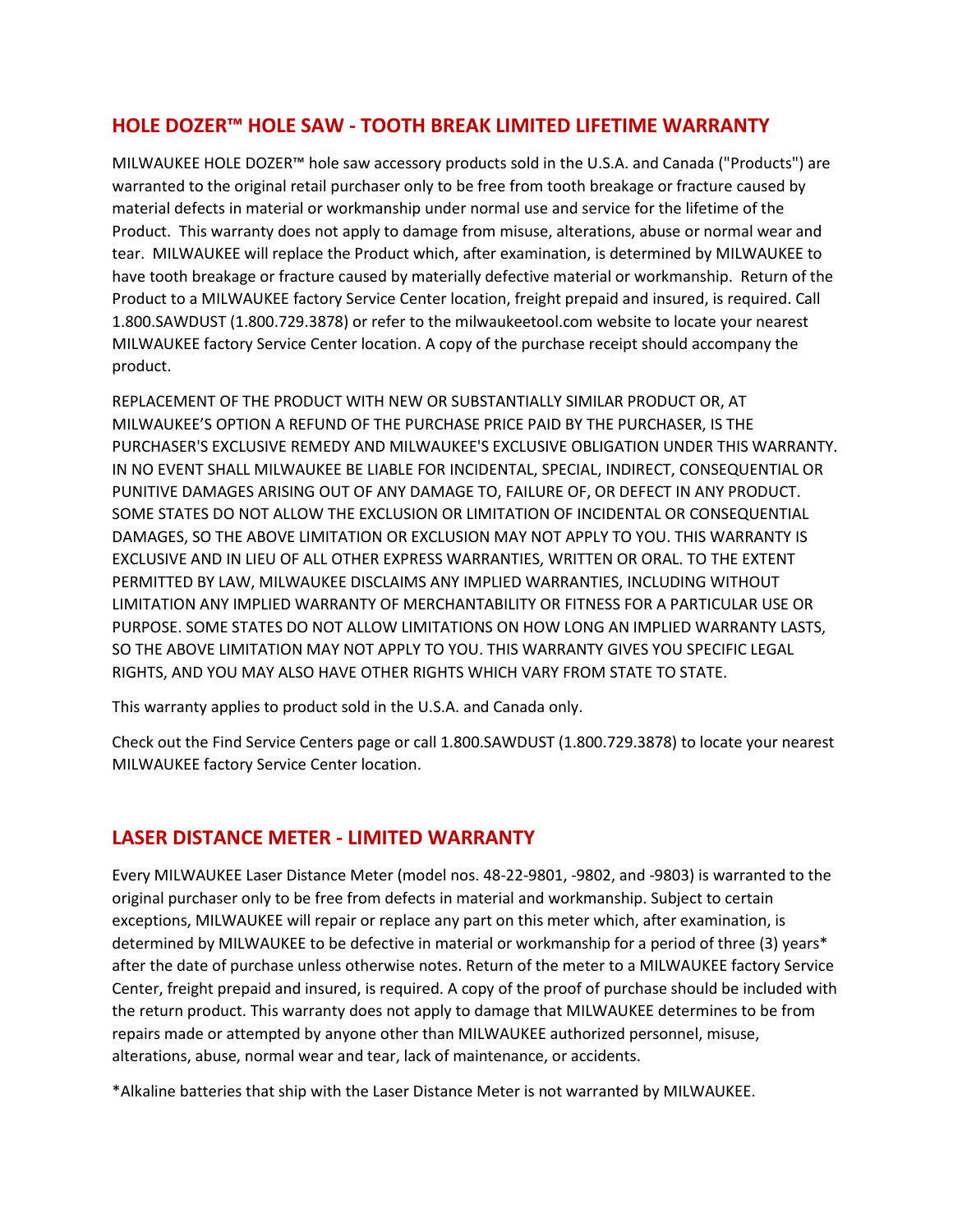ACCEPTANCE OF THE EXCLUSIVE REPAIR AND REPLACEMENT REMEDIES DESCRIBED HEREIN IS A CONDITION OF THE CONTRACT FOR THE PURCHASE OF EVERYvMILWAUKEE PRODUCT. IF YOU DO NOT AGREE TO THIS CONDITION, YOU SHOULD NOT PURCHASE THE PRODUCT. IN NO EVENT SHALL MILWAUKEE BE LIABLEvFOR ANY INCIDENTAL, SPECIAL, CONSEQUENTIAL OR PUNITIVE DAMAGES, OR FOR ANY COSTS, ATTORNEY FEES, EXPENSES, LOSSES OR DELAYS ALLEGED TO BE AS A CONSEQUENCE OF ANY DAMAGE TO, FAILURE OF, OR DEFECT IN ANY PRODUCT INCLUDING, BUT NOT LIMITED TO, ANY CLAIMS FOR LOSS OF PROFITS. SOME STATES DO NOT ALLOW THE EXCLUSION OR LIMITATION OF INCIDENTAL OR CONSEQUENTIAL DAMAGES, SO THE ABOVE LIMITATION OR EXCLUSION MAY NOT APPLY TO YOU. THIS WARRANTY IS EXCLUSIVE AND IN LIEU OF ALL OTHER WARRANTIES, WRITTEN OR ORAL. TO THE EXTENT PERMITTED BY LAW, MILWAUKEE DISCLAIMS ANY IMPLIED WARRANTIES, INCLUDING WITHOUT LIMITATION ANY IMPLIED WARRANTY OF MERCHANTABILITY OR FITNESS FOR A PARTICULAR USE OR PURPOSE; TO THE EXTENT SUCH DISCLAIMER IS NOT PERMITTED BY LAW, SUCH IMPLIED WARRANTIES ARE LIMITED TO THE DURATION OF THE APPLICABLE EXPRESS WARRANTY AS DESCRIBED ABOVE. SOME STATES DO NOT ALLOW LIMITATIONS ON HOW LONG AN IMPLIED WARRANTY LASTS, SO THE ABOVE LIMITATION MAY NOT APPLY TO YOU, THIS WARRANTY GIVES YOU SPECIFIC LEGAL RIGHTS, AND YOU MAY ALSO HAVE OTHER RIGHTS WHICH VARY FROM STATE TO STATE.

This warranty applies to product sold in the U.S.A. and Canada only.

#### **M12™ HEATED JACKET - LIMITED WARRANTY**

Every MILWAUKEE M12 HEATED JACKET (including its battery holder) is warranted to the original purchaser only to be free from defects in material and workmanship. Subject to certain exceptions, MILWAUKEE will repair or replace any part on M12™ Heated Jacket which, after examination, is determined by MILWAUKEE to be defective in material or workmanship for a period of one (1) year\* after the date of purchase. Return of the Heated Jacket to a MILWAUKEE factory Service Center location, freight prepaid and insured, is required. A copy of the proof of purchase should be included with the return product. This warranty does not apply to damage that MILWAUKEE determines to be from repairs made or attempted by anyone other than MILWAUKEE personnel, misuse, alterations, abuse, normal wear and tear, or accidents.

\*This warranty does not cover a M12™ LITHIUM-ION Battery Pack; there is a separate and distinct warranty available for a battery pack.

Warranty Registration is not necessary to obtain the applicable warranty on a MILWAUKEE heated jacket. The manufacturing date of the product will be used to determine the warranty period if no proof of purchase is provided at the time warranty service is requested.

ACCEPTANCE OF THE EXCLUSIVE REPAIR AND REPLACEMENT REMEDIES DESCRIBED HEREIN IS A CONDITION OF THE CONTRACT FOR THE PURCHASE OF EVERY MILWAUKEE PRODUCT. IF YOU DO NOT AGREE TO THIS CONDITION, YOU SHOULD NOT PURCHASE THE PRODUCT. IN NO EVENT SHALL MILWAUKEE BE LIABLE FOR ANY INCIDENTAL, SPECIAL, CONSEQUENTIAL OR PUNITIVE DAMAGES, OR FOR ANY COSTS, ATTORNEY FEES, EXPENSES, LOSSES OR DELAYS ALLEGED TO BE AS A CONSEQUENCE OF ANY DAMAGE TO, FAILURE OF, OR DEFECT IN ANY PRODUCT INCLUDING, BUT NOT LIMITED TO, ANY CLAIMS FOR LOSS OF PROFITS. SOME STATES DO NOT ALLOW THE EXCLUSION OR LIMITATION OF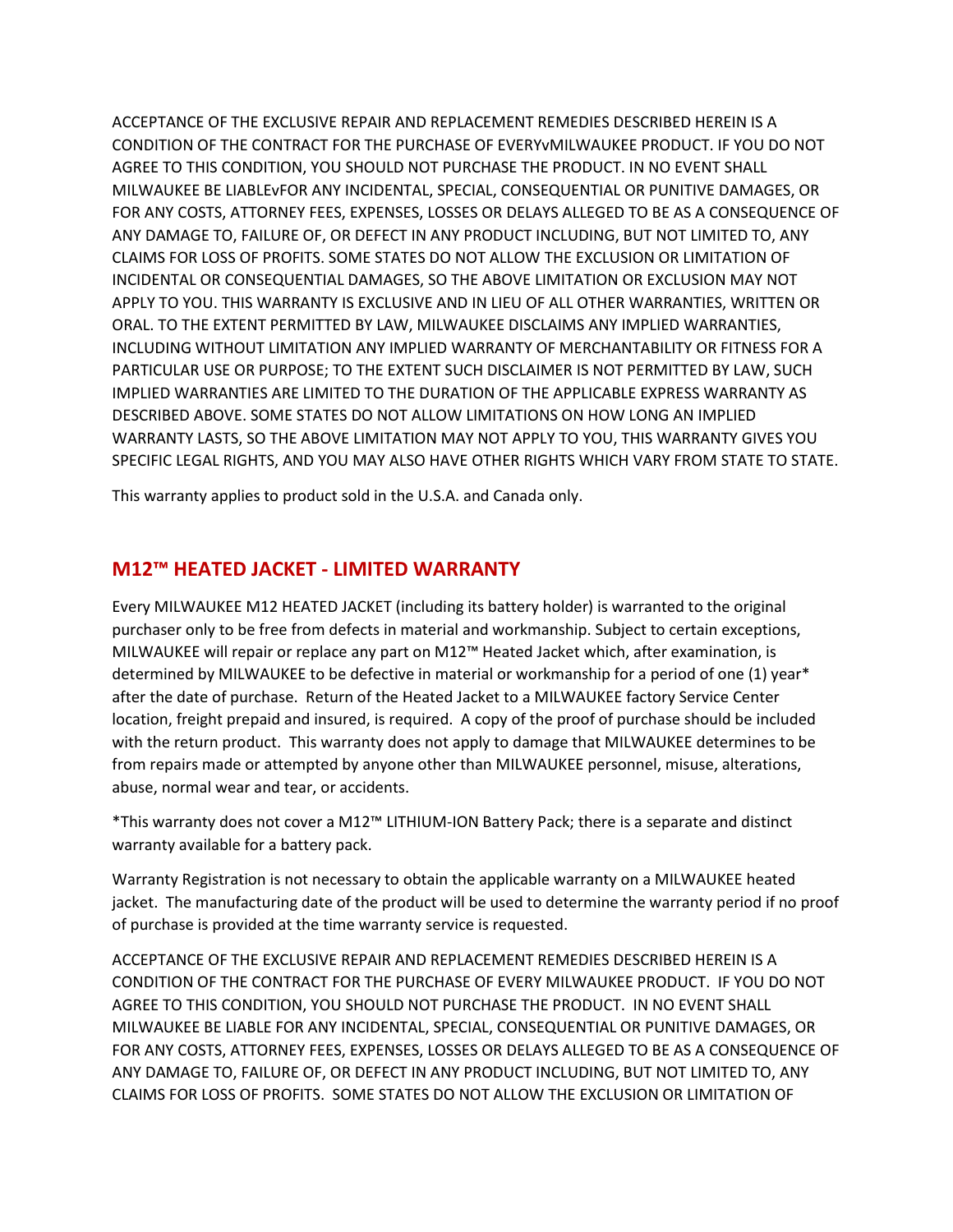INCIDENTAL OR CONSEQUENTIAL DAMAGES, SO THE ABOVE LIMITATION OR EXCLUSION MAY NOT APPLY TO YOU. THIS WARRANTY IS EXCLUSIVE AND IN LIEU OF ALL OTHER EXPRESS WARRANTIES, WRITTEN OR ORAL. TO THE EXTENT PERMITTED BY LAW, MILWAUKEE DISCLAIMS ANY IMPLIED WARRANTIES, INCLUDING WITHOUT LIMITATION ANY IMPLIED WARRANTY OF MERCHANTABILITY OR FITNESS FOR A PARTICULAR USE OR PURPOSE; TO THE EXTENT SUCH DISCLAIMER IS NOT PERMITTED BY LAW, SUCH IMPLIED WARRANTIES ARE LIMITED TO THE DURATION OF THE APPLICABLE EXPRESS WARRANTY AS DESCRIBED ABOVE. SOME STATES DO NOT ALLOW LIMITATIONS ON HOW LONG AN IMPLIED WARRANTY LASTS, SO THE ABOVE LIMITATION MAY NOT APPLY TO YOU, THIS WARRANTY GIVES YOU SPECIFIC LEGAL RIGHTS, AND YOU MAY ALSO HAVE OTHER RIGHTS WHICH VARY FROM STATE TO STATE.

This warranty applies to product sold in the U.S.A. and Canada only.

Check out the Find Service Centers page or call 1.800.SAWDUST (1.800.729.3878) to locate your nearest MILWAUKEE factory Service Center location.

#### **MECHANICS HAND TOOL - LIFETIME GUARANTEE**

Every MILWAUKEE Mechanics Hand Tools (see list below)\* is guaranteed to be free from defects in material and workmanship during the useful life of the product. Except for damage caused by ordinary wear and tear, misuse, alterations, abuse, lack of maintenance, or accidents, MILWAUKEE will replace any Mechanics Hand Tool that is determined by MILWAUKEE to be defective in material or workmanship during the useful lifetime of the Mechanics Hand Tool. Please call 1.800.SAWDUST (1.800.729.3878) for details on how to obtain a replacement.

\*This guarantee covers the following products: 4pc Hook & Pick Set (48-22-9215); 4pc Pry Bar Set (48- 22-9214); 7pc Combination Wrench Set – SAE (48-22-9407); 15pc Combination Wrench Set – SAE (48-22- 9415); 7pc Combination Wrench Set – Metric (48-22-9507); 15pc Combination Wrench Set – Metric (48- 22-9515)

ACCEPTANCE OF THE EXCLUSIVE REPLACEMENT REMEDIES DESCRIBED HEREIN IS A CONDITION OF THE CONTRACT FOR THE PURCHASE OF EVERY MILWAUKEE PRODUCT. MILWAUKEE SHALL NOT BE LIABLE FOR COSTS OR DAMAGES IN EXCESS OF THE PURCHASE PRICE PAID BY THE ORIGINAL RETAIL PURCHASER FOR THE MILWAUKEE PRODUCT(S) IN QUESTION. IF YOU DO NOT AGREE TO THIS CONDITION, YOU SHOULD NOT PURCHASE THE PRODUCT. IN NO EVENT SHALL MILWAUKEE BE LIABLE FOR ANY INCIDENTAL, SPECIAL, CONSEQUENTIAL OR PUNITIVE DAMAGES, OR FOR ANY COSTS, ATTORNEY FEES, EXPENSES, LOSSES OR DELAYS ALLEGED TO BE AS A CONSEQUENCE OF ANY DAMAGE TO, FAILURE OF, OR DEFECT IN ANY PRODUCT INCLUDING, BUT NOT LIMITED TO, ANY CLAIMS FOR LOSS OF PROFITS. SOME STATES DO NOT ALLOW THE EXCLUSION OR LIMITATION OF INCIDENTAL, PUNITIVE, OR CONSEQUENTIAL DAMAGES, SO THE ABOVE LIMITATION OR EXCLUSION MAY NOT APPLY TO YOU. THIS WARRANTY GIVES YOU SPECIFIC LEGAL RIGHTS THAT MAY VARY FROM STATE TO STATE.

This warranty applies to product sold in the U.S.A. and Canada only.

MECHANICS HAND TOOL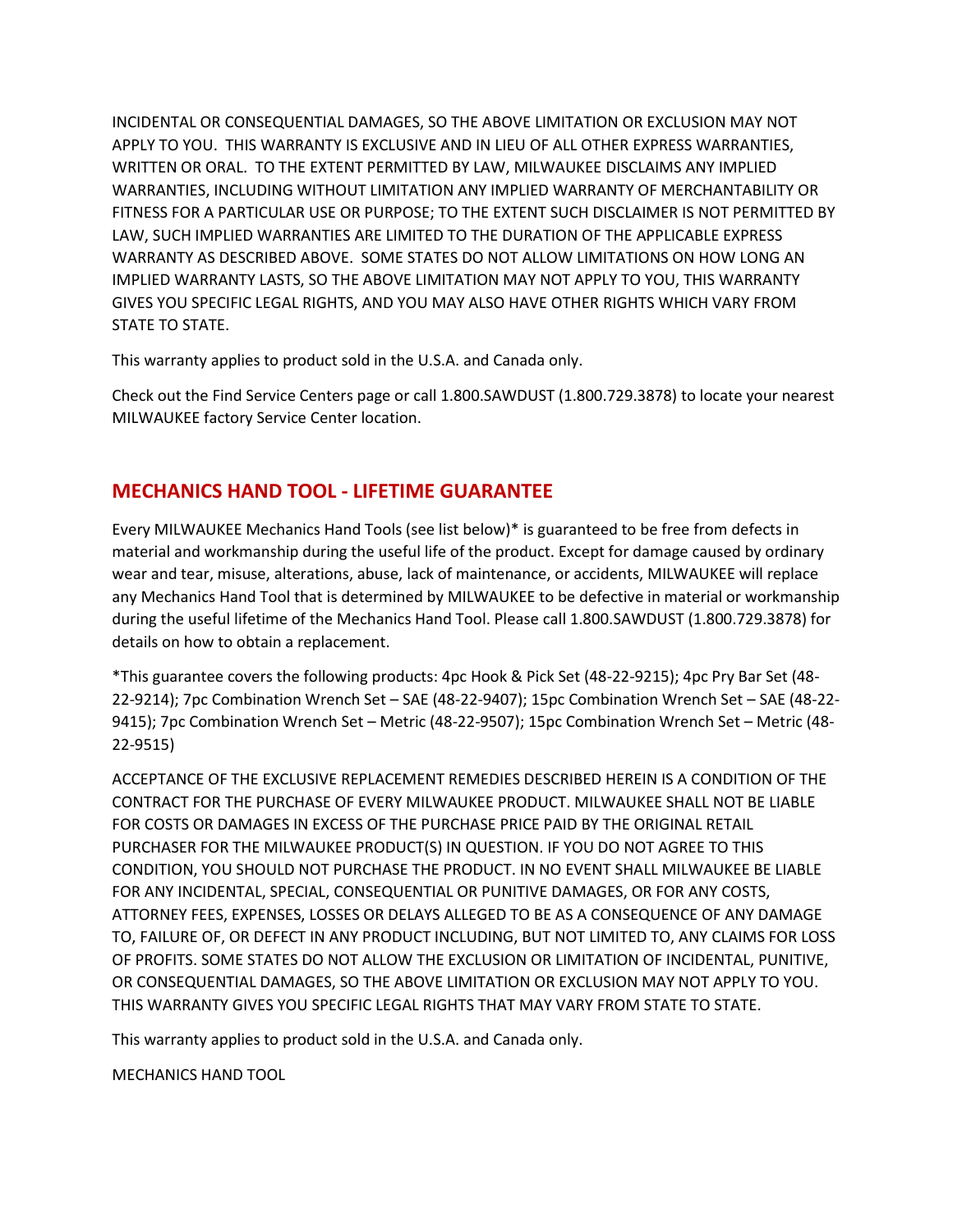Issue Date: 8/23/17

Revised: NA

#### **OUTDOOR POWER EQUIPMENT - LIMITED WARRANTY**

Every MILWAUKEE Outdoor Power Equipment Product\* (see exceptions below) is warranted to the original purchaser only to be free from defects in material and workmanship. Subject to certain exceptions, MILWAUKEE will repair or replace any part on an outdoor power equipment product which, after examination, is determined by MILWAUKEE to be defective in material or workmanship for a period of three (3) years after the date of purchase unless otherwise noted. Return of the outdoor power equipment to a MILWAUKEE factory Service Center location or participating MILWAUKEE Authorized Service Station, freight prepaid and insured, is required. A copy of the proof of purchase should be included with the return product. This warranty does not apply to damage that MILWAUKEE determines to be from repairs made or attempted by anyone other than MILWAUKEE authorized personnel, misuse, alterations, abuse, normal wear and tear, lack of maintenance, or accidents.

Normal Wear: Many outdoor power equipment products need periodic parts replacement and service to achieve best performance. This warranty does not cover repair when normal use has exhausted the life of a part including, but not limited to trimmer head, trimmer head spool, cutting lines, blades, chains, blower tubes, brushes, o-rings, and seals.

\*This warranty does not cover Cordless Battery Packs or Reconditioned Product. There are separate and distinct warranties available for these products.

MILWAUKEE does not cover freight or labor charges associated with the inspection and testing of outdoor power equipment products which are found by MILWAUKEE not to be a valid warranty claim. A valid warranty claim must be substantiated by the discovery of defective material or workmanship by MILWAUKEE.

ACCEPTANCE OF THE EXCLUSIVE REPAIR AND REPLACEMENT REMEDIES DESCRIBED HEREIN IS A CONDITION OF THE CONTRACT FOR THE PURCHASE OF EVERY MILWAUKEE PRODUCT. IF YOU DO NOT AGREE TO THIS CONDITION, YOU SHOULD NOT PURCHASE THE PRODUCT. IN NO EVENT SHALL MILWAUKEE BE LIABLE FOR ANY INCIDENTAL, SPECIAL, CONSEQUENTIAL OR PUNITIVE DAMAGES, OR FOR ANY COSTS, ATTORNEY FEES, EXPENSES, LOSSES OR DELAYS ALLEGED TO BE AS A CONSEQUENCE OF ANY DAMAGE TO, FAILURE OF, OR DEFECT IN ANY PRODUCT INCLUDING, BUT NOT LIMITED TO, ANY CLAIMS FOR LOSS OF PROFITS. SOME STATES DO NOT ALLOW THE EXCLUSION OR LIMITATION OF INCIDENTAL OR CONSEQUENTIAL DAMAGES, SO THE ABOVE LIMITATION OR EXCLUSION MAY NOT APPLY TO YOU. THIS WARRANTY IS EXCLUSIVE AND IN LIEU OF ALL OTHER EXPRESS WARRANTIES, WRITTEN OR ORAL. TO THE EXTENT PERMITTED BY LAW, MILWAUKEE DISCLAIMS ANY IMPLIED WARRANTIES, INCLUDING WITHOUT LIMITATION ANY IMPLIED WARRANTY OF MERCHANTABILITY OR FITNESS FOR A PARTICULAR USE OR PURPOSE; TO THE EXTENT SUCH DISCLAIMER IS NOT PERMITTED BY LAW, SUCH IMPLIED WARRANTIES ARE LIMITED TO THE DURATION OF THE APPLICABLE EXPRESS WARRANTY AS DESCRIBED ABOVE. SOME STATES DO NOT ALLOW LIMITATIONS ON HOW LONG AN IMPLIED WARRANTY LASTS, SO THE ABOVE LIMITATION MAY NOT APPLY TO YOU, THIS WARRANTY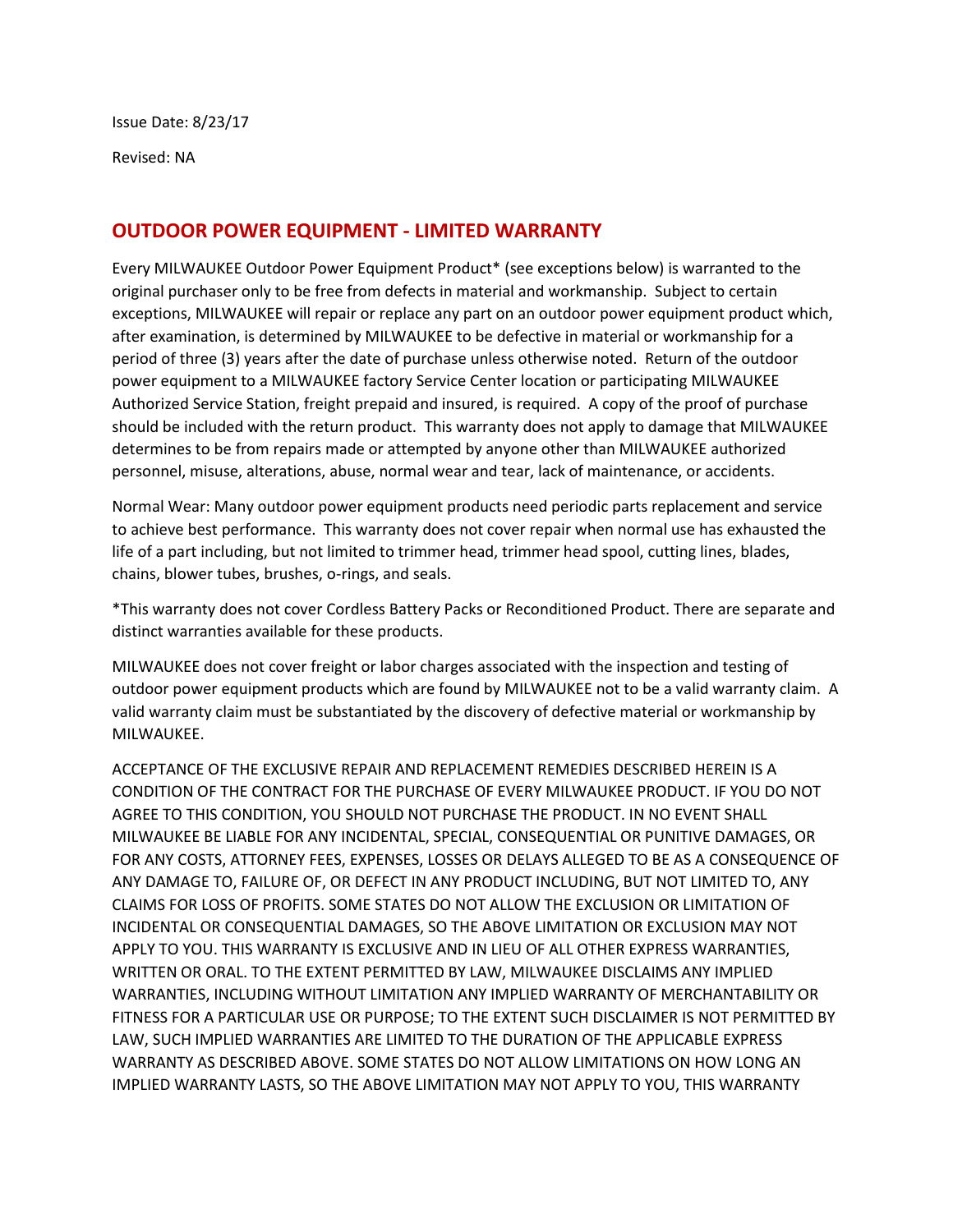GIVES YOU SPECIFIC LEGAL RIGHTS, AND YOU MAY ALSO HAVE OTHER RIGHTS WHICH VARY FROM STATE TO STATE.

This warranty applies to product sold in the U.S.A. and Canada only.

Check out the Find Service Centers page or call 1.800.SAWDUST (1.800.729.3878) to locate your nearest service facility for warranty and non-warranty service on a Milwaukee electric power tool.

#### **PORTABLE GENERATOR - TWO YEAR LIMITED WARRANTY**

Every MILWAUKEE portable generator\* is warranted to the original purchaser only to be free from defects in material and workmanship. Subject to certain exceptions, MILWAUKEE will repair or replace any part on a portable generator\* which, after examination, is determined by MILWAUKEE to be defective in material or workmanship for a period of two [2] years after the date of purchase. Return of the portable generator\* and a copy of proof of purchase to a MILWAUKEE Authorized Generator Service Station, freight prepaid and insured, are required for this warranty to be effective. This warranty does not apply to damage that MILWAUKEE determines to be from repairs made or attempted by anyone other than MILWAUKEE authorized personnel, misuse, alterations, abuse, normal wear and tear, lack of maintenance, or accidents.

MILWAUKEE does not cover freight or labor charges associated with the inspection and testing of portable generators which are found by MILWAUKEE not to be a valid warranty claim. A valid warranty claim must be substantiated by the discovery of defective material or workmanship by MILWAUKEE.

\*Gasoline Engine - Warranty: The gasoline engine on a portable generator is separately warranted by the engine manufacturer and is serviced through the engine manufacturer's authorized service center network. MILWAUKEE is not authorized and has no responsibility for warranty service of any nature whatsoever for a gasoline engine. If requested, MILWAUKEE will help you locate your nearest service facility for a gasoline engine.

ACCEPTANCE OF THE EXCLUSIVE REPAIR AND REPLACEMENT REMEDIES DESCRIBED HEREIN IS A CONDITION OF THE CONTRACT FOR THE PURCHASE OF EVERY MILWAUKEE PRODUCT. IF YOU DO NOT AGREE TO THIS CONDITION, YOU SHOULD NOT PURCHASE THE PRODUCT. IN NO EVENT SHALL MILWAUKEE BE LIABLE FOR ANY INCIDENTAL, SPECIAL, CONSEQUENTIAL OR PUNITIVE DAMAGES, OR FOR ANY COSTS, ATTORNEY FEES, EXPENSES, LOSSES OR DELAYS ALLEGED TO BE AS A CONSEQUENCE OF ANY DAMAGE TO, FAILURE OF, OR DEFECT IN ANY PRODUCT INCLUDING, BUT NOT LIMITED TO, ANY CLAIMS FOR LOSS OF PROFITS. SOME STATES DO NOT ALLOW THE EXCLUSION OR LIMITATION OF INCIDENTAL OR CONSEQUENTIAL DAMAGES, SO THE ABOVE LIMITATION OR EXCLUSION MAY NOT APPLY TO YOU. THIS WARRANTY IS EXCLUSIVE AND IN LIEU OF ALL OTHER EXPRESS WARRANTIES, WRITTEN OR ORAL. TO THE EXTENT PERMITTED BY LAW, MILWAUKEE DISCLAIMS ANY IMPLIED WARRANTIES, INCLUDING WITHOUT LIMITATION ANY IMPLIED WARRANTY OF MERCHANTABILITY OR FITNESS FOR A PARTICULAR USE OR PURPOSE; TO THE EXTENT SUCH DISCLAIMER IS NOT PERMITTED BY LAW, SUCH IMPLIED WARRANTIES ARE LIMITED TO THE DURATION OF THE APPLICABLE EXPRESS WARRANTY AS DESCRIBED. SOME STATES DO NOT ALLOW LIMITATIONS ON HOW LONG AN IMPLIED WARRANTY LASTS, SO THE ABOVE LIMITATION MAY NOT APPLY TO YOU, THIS WARRANTY GIVES YOU SPECIFIC LEGAL RIGHTS, AND YOU MAY ALSO HAVE OTHER RIGHTS WHICH VARY FROM STATE TO STATE.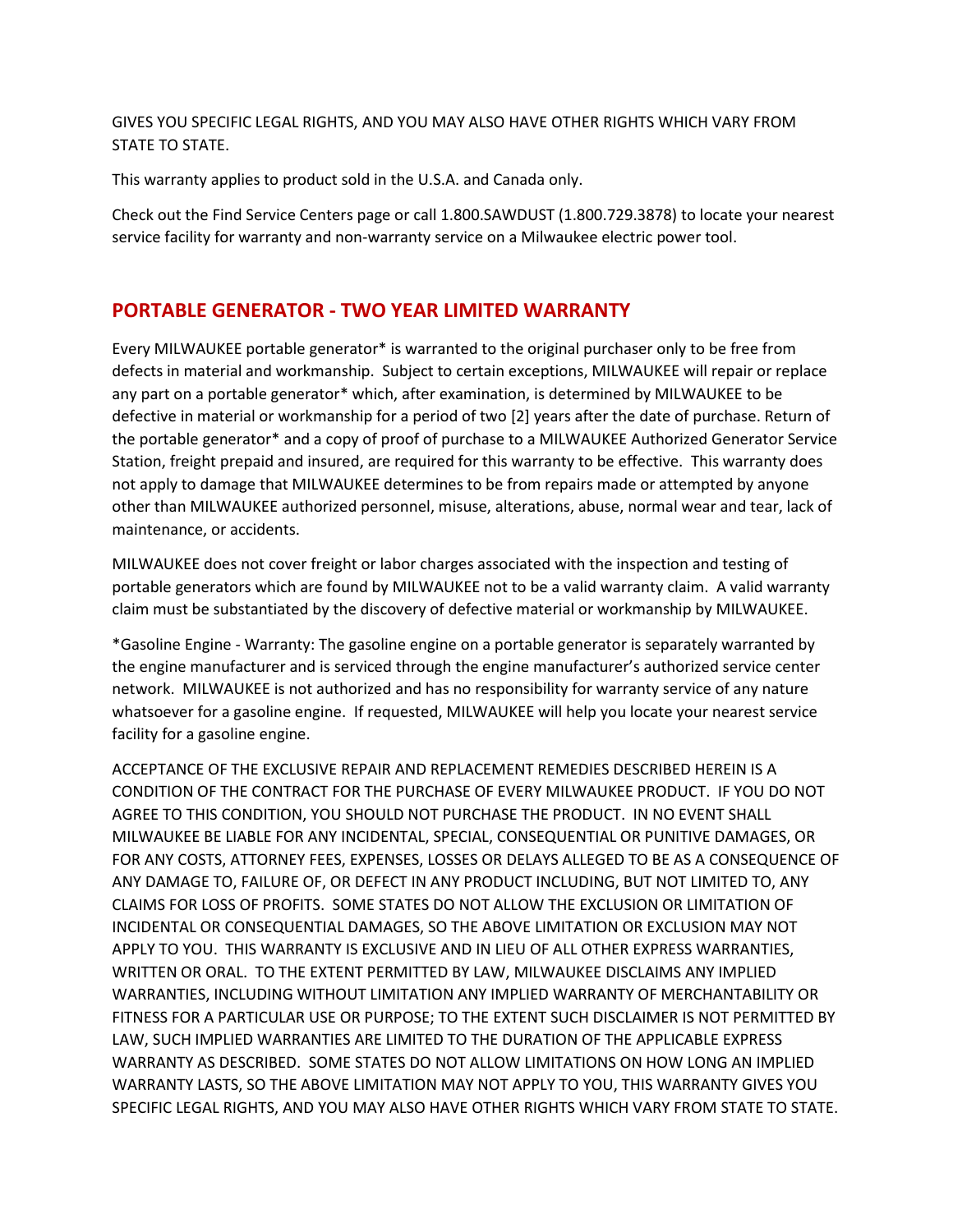This warranty applies to product sold in the U.S.A. and Canada only.

Check out the Find Service Centers page or call 1.800.SAWDUST (1.800.729.3878) to locate your nearest service facility for warranty and non-warranty service on a portable generator.

#### **PORTABLE POWER TOOL - LIMITED WARRANTY**

Every MILWAUKEE power tool\* (see exceptions below) is warranted to the original purchaser only to be free from defects in material and workmanship. Subject to certain exceptions, MILWAUKEE will repair or replace any part on an electric power tool which, after examination, is determined by MILWAUKEE to be defective in material or workmanship for a period of five (5) years\*\* after the date of purchase unless otherwise noted. Return of the power tool to a MILWAUKEE factory Service Center location or MILWAUKEE Authorized Service Station, freight prepaid and insured, is required. A copy of the proof of purchase should be included with the return product. This warranty does not apply to damage that MILWAUKEE determines to be from repairs made or attempted by anyone other than MILWAUKEE authorized personnel, misuse, alterations, abuse, normal wear and tear, lack of maintenance, or accidents.

Normal Wear: Many power tools need periodic parts replacement and service to achieve best performance. This warranty does not cover repair when normal use has exhausted the life of a part including, but not limited to, chucks, brushes, cords, saw shoes, blade clamps, o-rings, seals, bumpers, driver blades, pistons, strikers, lifters, and bumper cover washers.

\*This warranty does not cover Air Nailers & Staplers; Airless Paint Sprayer; Cordless Battery Packs; Gasoline Driven Portable Power Generators; Hand Tools; Hoist – Electric, Lever & Hand Chain; M12™ Heated Gear; Reconditioned Product; and Test & Measurement Products. There are separate and distinct warranties available for these products.

\*\*The warranty period for Job Site Radios, M12™ Power Port, M18™ Power Source, Jobsite Fan and Trade Titan™ Industrial Work Carts is one (1) year from the date of purchase. The warranty period for the Drain Cleaning Cables is two (2) years from the date of purchase. The warranty period for the LED in the LED Work Light and the LED Upgrade Bulb for the Work Light is the lifetime of the product subject to the limitations above. If during normal use the LED or LED Bulb fails, the part will be replaced free of charge.

Warranty Registration is not necessary to obtain the applicable warranty on a MILWAUKEE power tool product. The manufacturing date of the product will be used to determine the warranty period if no proof of purchase is provided at the time warranty service is requested.

ACCEPTANCE OF THE EXCLUSIVE REPAIR AND REPLACEMENT REMEDIES DESCRIBED HEREIN IS A CONDITION OF THE CONTRACT FOR THE PURCHASE OF EVERY MILWAUKEE PRODUCT. ;IF YOU DO NOT AGREE TO THIS CONDITION, YOU SHOULD NOT PURCHASE THE PRODUCT. IN NO EVENT SHALL MILWAUKEE BE LIABLE FOR ANY INCIDENTAL, SPECIAL, CONSEQUENTIAL OR PUNITIVE DAMAGES, OR FOR ANY COSTS, ATTORNEY FEES, EXPENSES, LOSSES OR DELAYS ALLEGED TO BE AS A CONSEQUENCE OF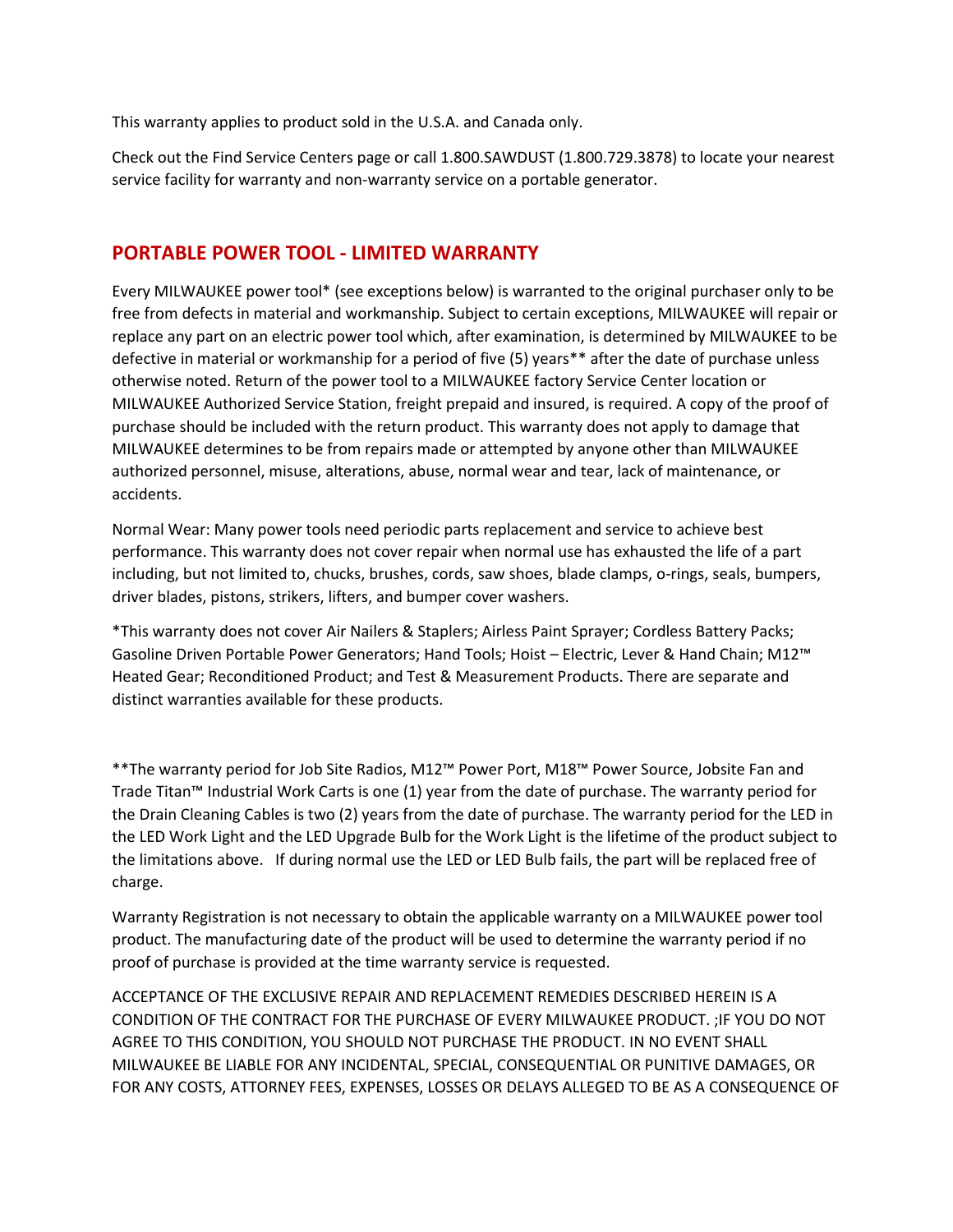ANY DAMAGE TO, FAILURE OF, OR DEFECT IN ANY PRODUCT INCLUDING, BUT NOT LIMITED TO, ANY CLAIMS FOR LOSS OF PROFITS. SOME STATES DO NOT ALLOW THE EXCLUSION OR LIMITATION OF INCIDENTAL OR CONSEQUENTIAL DAMAGES, SO THE ABOVE LIMITATION OR EXCLUSION MAY NOT APPLY TO YOU. THIS WARRANTY IS EXCLUSIVE AND IN LIEU OF ALL OTHER EXPRESS WARRANTIES, WRITTEN OR ORAL. TO THE EXTENT PERMITTED BY LAW, MILWAUKEE DISCLAIMS ANY IMPLIED WARRANTIES, INCLUDING WITHOUT LIMITATION ANY IMPLIED WARRANTY OF MERCHANTABILITY OR FITNESS FOR A PARTICULAR USE OR PURPOSE; TO THE EXTENT SUCH DISCLAIMER IS NOT PERMITTED BY LAW, SUCH IMPLIED WARRANTIES ARE LIMITED TO THE DURATION OF THE APPLICABLE EXPRESS WARRANTY AS DESCRIBED ABOVE. SOME STATES DO NOT ALLOW LIMITATIONS ON HOW LONG AN IMPLIED WARRANTY LASTS, SO THE ABOVE LIMITATION MAY NOT APPLY TO YOU, THIS WARRANTY GIVES YOU SPECIFIC LEGAL RIGHTS, AND YOU MAY ALSO HAVE OTHER RIGHTS WHICH VARY FROM STATE TO STATE.

This warranty applies to product sold in the U.S.A. and Canada only.

Check out the Find Service Centers page or call 1.800.SAWDUST (1.800.729.3878) to locate your nearest service facility for warranty and non-warranty service on a Milwaukee electric power tool.

#### **RECONDITIONED PRODUCT**

Every MILWAUKEE RECONDITIONED product is warranted to be free from defects in material and workmanship. Subject to certain exceptions, MILWAUKEE will repair or replace any part on a reconditioned product which, after examination, is determined by MILWAUKEE to be defective in material or workmanship for a period of one (1) year after the date of purchase. Return of the reconditioned product and a copy of proof of purchase to a MILWAUKEE factory Service Center location or MILWAUKEE Authorized Service Station, freight prepaid and insured; are required for this warranty to be effective. This warranty does not apply to damage that MILWAUKEE determines to be from repairs made or attempted by anyone other than MILWAUKEE authorized personnel, misuse, alterations, abuse, normal wear and tear, lack of maintenance, or accidents. THIS WARRANTY SUPERSEDES ANY PRIOR OR OTHER WARRANTIES CONTAINED IN ANY OPERATOR'S MANUAL OR OTHER DOCUMENTS RELATING TO THIS PRODUCT. THIS IS THE ONLY WARRANTY APPLICABLE TO THIS RECONDITIONED PRODUCT.

Warranty Registration is not necessary to obtain the applicable warranty on a MILWAUKEE product. The reconditioning date of the product will be used to determine the warranty period if no proof of purchase is provided at the time warranty service is requested.

MILWAUKEE does not cover return freight or labor charges associated with the inspection and testing of reconditioned product that is found by MILWAUKEE not to be a valid warranty claim. A valid warranty claim must be substantiated by the discovery of defective material or workmanship by MILWAUKEE.

ACCEPTANCE OF THE EXCLUSIVE REPAIR AND REPLACEMENT REMEDIES DESCRIBED HEREIN IS A CONDITION OF THE CONTRACT FOR THE PURCHASE OF EVERY MILWAUKEE RECONDITIONED PRODUCT.; IF YOU DO NOT AGREE TO THIS CONDITION, YOU SHOULD NOT PURCHASE THE PRODUCT. IN NO EVENT SHALL MILWAUKEE BE LIABLE FOR ANY INCIDENTAL, SPECIAL, CONSEQUENTIAL OR PUNITIVE DAMAGES, OR FOR ANY COSTS, ATTORNEY FEES, EXPENSES, LOSSES OR DELAYS ALLEGED TO BE AS A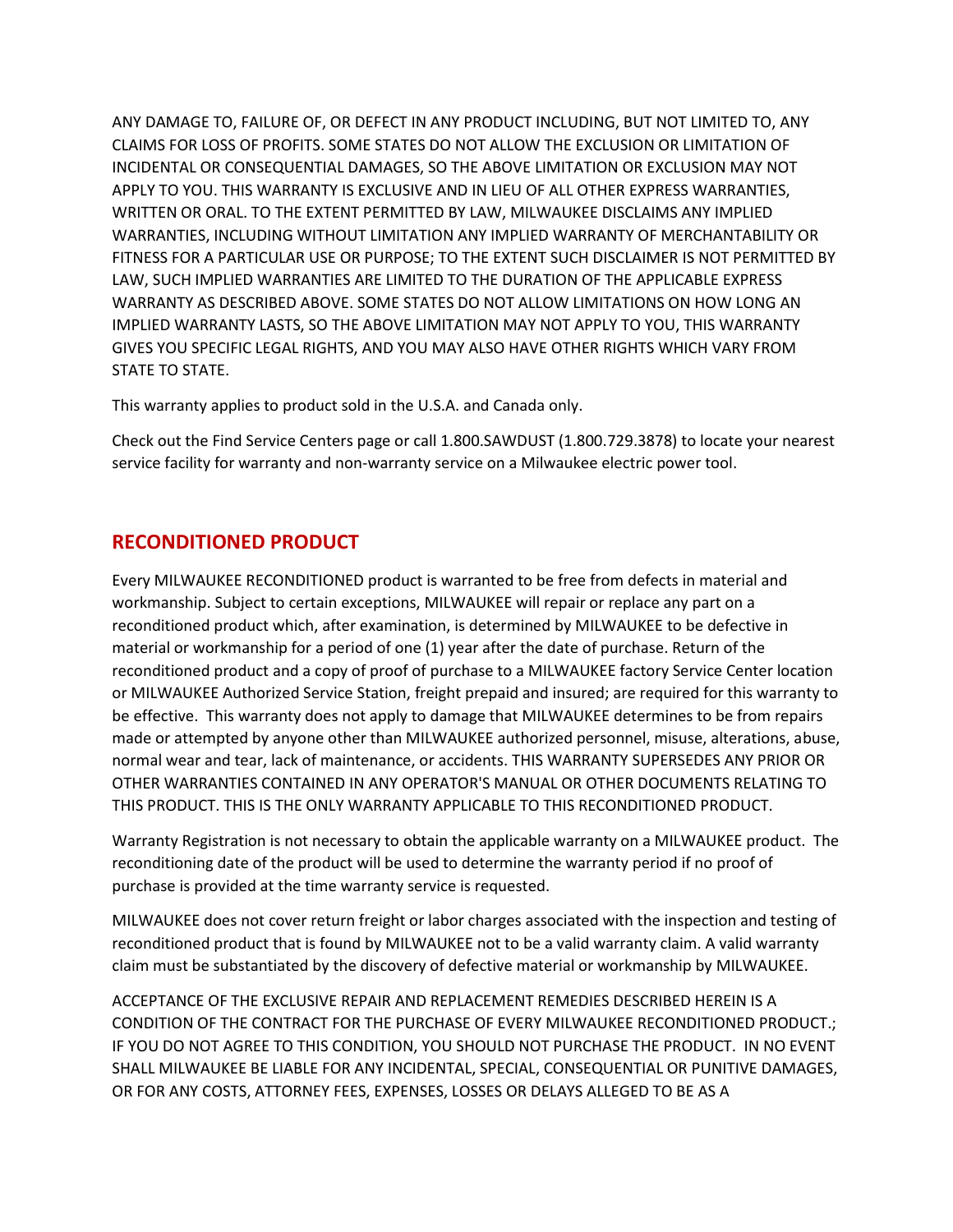CONSEQUENCE OF ANY DAMAGE TO, FAILURE OF, OR DEFECT IN ANY PRODUCT INCLUDING, BUT NOT LIMITED TO, ANY CLAIMS FOR LOSS OF PROFITS.; SOME STATES DO NOT ALLOW THE EXCLUSION OR LIMITATION OF INCIDENTAL OR CONSEQUENTIAL DAMAGES, SO THE ABOVE LIMITATION OR EXCLUSION MAY NOT APPLY TO YOU. THIS WARRANTY IS EXCLUSIVE AND IN LIEU OF ALL OTHER EXPRESS WARRANTIES, WRITTEN OR ORAL. TO THE EXTENT PERMITTED BY LAW MILWAUKEE DISCLAIMS ANY IMPLIED WARRANTIES, INCLUDING WITHOUT LIMITATION ANY IMPLIED WARRANTY OF MERCHANTABILITY OR FITNESS FOR A PARTICULAR USE OR PURPOSE; TO THE EXTENT SUCH DISCLAIMER IS NOT PERMITTED BY LAW, SUCH IMPLIED WARRANTIES ARE LIMITED TO THE DURATION OF THE APPLICABLE EXPRESS WARRANTY AS DESCRIBED ABOVE. SOME STATES DO NOT ALLOW LIMITATIONS ON HOW LONG AN IMPLIED WARRANTY LASTS, SO THE ABOVE LIMITATION MAY NOT APPLY TO YOU, THIS WARRANTY GIVES YOU SPECIFIC LEGAL RIGHTS, AND YOU MAY ALSO HAVE OTHER RIGHTS WHICH VARY FROM STATE TO STATE.

This warranty applies to RECONDITIONED product sold in the U.S.A. and Canada only.

Check out the Find Service Centers page or call 1.800.SAWDUST (1.800.729.3878) to locate your nearest service facility for warranty and non-warranty service on a Milwaukee product.

ALL INCLUSIVE / ALL RECONDITIONED PRODUCTS

Issue Date: 07/22/2008< />

Revised: 09/23/2009

#### **STEEL STORAGE CHEST AND CABINET - LIMITED WARRANTY**

Every MILWAUKEE steel storage chest and cabinet are warranted to the original purchaser only to be free from defects in material and workmanship. Subject to certain exceptions, MILWAUKEE will repair or replace any part on a chest or cabinet which, after examination, is determined by MILWAUKEE to be defective in material or workmanship for a period of three (3) years after the date of purchase. Return of the chest or cabinet to the place of purchase is required. A copy of the proof of purchase should be included with the return product. This warranty does not apply to damage that MILWAUKEE determines to be from repairs made or attempted by anyone other than MILWAUKEE authorized personnel, misuse, alterations, abuse, normal wear and tear, lack of maintenance, or accidents.

Warranty Registration is not necessary to obtain the applicable warranty on a MILWAUKEE steel storage chest or cabinet. The manufacturing date of the product will be used to determine the warranty period if no proof of purchase is provided at the time warranty service is requested.

If you feel your product has a warranty defect, or if you need information on a service/replacement part, please contact Milwaukee at 1-800-SAWDUST for instructions.

ACCEPTANCE OF THE EXCLUSIVE REPAIR AND REPLACEMENT REMEDIES DESCRIBED HEREIN IS A CONDITION OF THE CONTRACT FOR THE PURCHASE OF EVERY MILWAUKEE PRODUCT. IF YOU DO NOT AGREE TO THIS CONDITION, YOU SHOULD NOT PURCHASE THE PRODUCT. IN NO EVENT SHALL MILWAUKEE BE LIABLE FOR ANY INCIDENTAL, SPECIAL, CONSEQUENTIAL OR PUNITIVE DAMAGES, OR FOR ANY COSTS, ATTORNEY FEES, EXPENSES, LOSSES OR DELAYS ALLEGED TO BE AS A CONSEQUENCE OF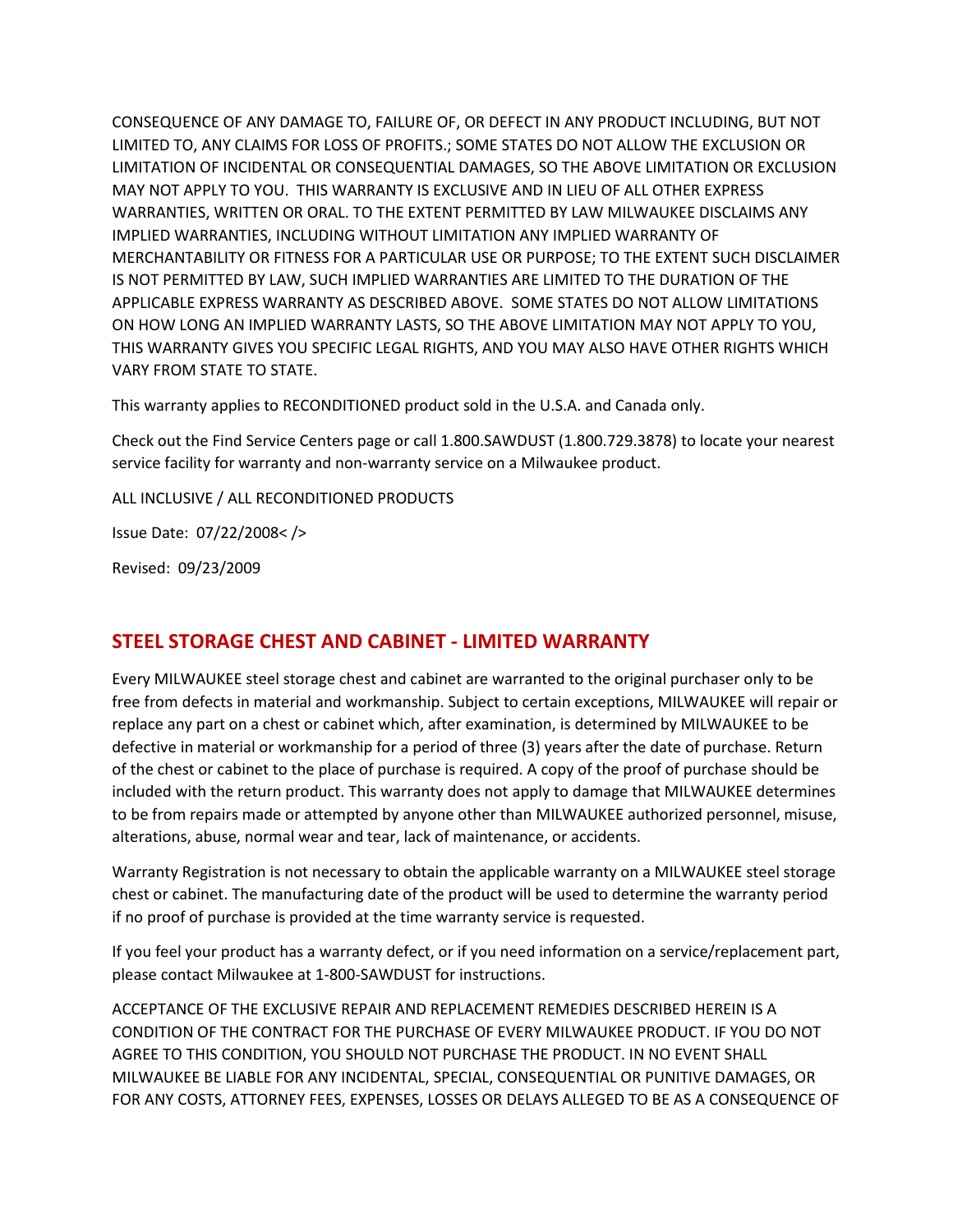ANY DAMAGE TO, FAILURE OF, OR DEFECT IN ANY PRODUCT INCLUDING, BUT NOT LIMITED TO, ANY CLAIMS FOR LOSS OF PROFITS. SOME STATES DO NOT ALLOW THE EXCLUSION OR LIMITATION OF INCIDENTAL OR CONSEQUENTIAL DAMAGES, SO THE ABOVE LIMITATION OR EXCLUSION MAY NOT APPLY TO YOU. THIS WARRANTY IS EXCLUSIVE AND IN LIEU OF ALL OTHER EXPRESS WARRANTIES, WRITTEN OR ORAL. TO THE EXTENT PERMITTED BY LAW, MILWAUKEE DISCLAIMS ANY IMPLIED WARRANTIES, INCLUDING WITHOUT LIMITATION ANY IMPLIED WARRANTY OF MERCHANTABILITY OR FITNESS FOR A PARTICULAR USE OR PURPOSE; TO THE EXTENT SUCH DISCLAIMER IS NOT PERMITTED BY LAW, SUCH IMPLIED WARRANTIES ARE LIMITED TO THE DURATION OF THE APPLICABLE EXPRESS WARRANTY AS DESCRIBED ABOVE. SOME STATES DO NOT ALLOW LIMITATIONS ON HOW LONG AN IMPLIED WARRANTY LASTS, SO THE ABOVE LIMITATION MAY NOT APPLY TO YOU, THIS WARRANTY GIVES YOU SPECIFIC LEGAL RIGHTS, AND YOU MAY ALSO HAVE OTHER RIGHTS WHICH VARY FROM STATE TO STATE.

This warranty applies to product sold in the U.S.A. and Canada only.

Check out the Find Service Centers page or call 1.800.SAWDUST (1.800.729.3878) to locate your nearest MILWAUKEE factory Service Center location.

#### **INSTRUMENT WARRANTY AND REPAIR - LIMITED WARRANTY**

MILWAUKEE Test & Measurement Products (including bare tool, M12™ battery pack(s) and battery charger) is warranted to the original purchaser only to be free from defects in material and workmanship. Subject to certain exceptions, MILWAUKEE will repair or replace any part on this product which, after examination, is determined by MILWAUKEE to be defective in material or workmanship for a period of five (5) years\* after the date of purchase. Return of the Test & Measurement tool to the nearest Milwaukee Electric Tool Corporation - factory Service Center, freight prepaid and insured is required. A copy of the proof of purchase should be included with the return product. This warranty does not apply to damage that MILWAUKEE determines to be from repairs made or attempted by anyone other than MILWAUKEE authorized personnel, misuse, alterations, abuse, normal wear and tear, lack of maintenance, or accidents.

\* See separate & distinct CORDLESS BATTERY PACK LIMITED WARRANTY statement for the warranty period of the LITHIUM-ION battery pack that ships with Test & Measurement Product. \*Alkaline battery that ships with Test & Measurement Product is separately warranted by the alkaline battery manufacturer.

\*The warranty period for a Voltage Detector with Work Light – 2201‑20, Voltage Detector with LED – 2202-20 or M12™ 2-Beam Plumb Laser – 2230‑20 is one (1) year from the date of purchase.

Warranty Registration is not necessary to obtain the applicable warranty on MILWAUKEE product. The manufacturing date of the product will be used to determine the warranty period if no proof of purchase is provided at the time warranty service is requested.

ACCEPTANCE OF THE EXCLUSIVE REPAIR AND REPLACEMENT REMEDIES DESCRIBED HEREIN IS A CONDITION OF THE CONTRACT FOR THE PURCHASE OF EVERY MILWAUKEE PRODUCT. IF YOU DO NOT AGREE TO THIS CONDITION, YOU SHOULD NOT PURCHASE THE PRODUCT. IN NO EVENT SHALL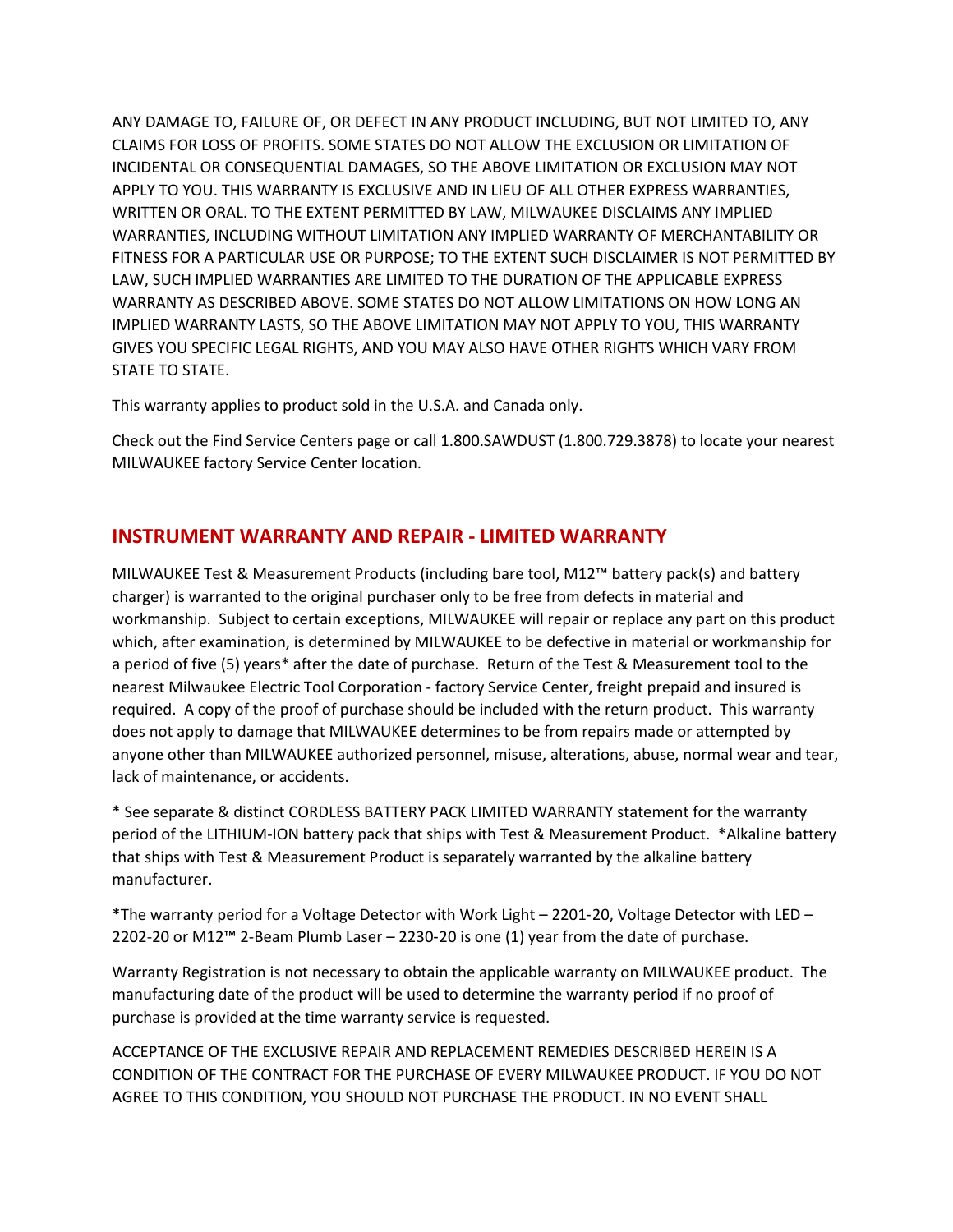MILWAUKEE BE LIABLE FOR ANY INCIDENTAL, SPECIAL, CONSEQUENTIAL OR PUNITIVE DAMAGES, OR FOR ANY COSTS, ATTORNEY FEES, EXPENSES, LOSSES OR DELAYS ALLEGED TO BE AS A CONSEQUENCE OF ANY DAMAGE TO, FAILURE OF, OR DEFECT IN ANY PRODUCT INCLUDING, BUT NOT LIMITED TO, ANY CLAIMS FOR LOSS OF PROFITS. SOME STATES DO NOT ALLOW THE EXCLUSION OR LIMITATION OF INCIDENTAL OR CONSEQUENTIAL DAMAGES, SO THE ABOVE LIMITATION OR EXCLUSION MAY NOT APPLY TO YOU. THIS WARRANTY IS EXCLUSIVE AND IN LIEU OF ALL OTHER WARRANTIES, WRITTEN OR ORAL. TO THE EXTENT PERMITTED BY LAW, MILWAUKEE DISCLAIMS ANY IMPLIED WARRANTIES, INCLUDING WITHOUT LIMITATION ANY IMPLIED WARRANTY OF MERCHANTABILITY OR FITNESS FOR A PARTICULAR USE OR PURPOSE; TO THE EXTENT SUCH DISCLAIMER IS NOT PERMITTED BY LAW, SUCH IMPLIED WARRANTIES ARE LIMITED TO THE DURATION OF THE APPLICABLE EXPRESS WARRANTY AS DESCRIBED ABOVE. SOME STATES DO NOT ALLOW LIMITATIONS ON HOW LONG AN IMPLIED WARRANTY LASTS, SO THE ABOVE LIMITATION MAY NOT APPLY TO YOU, THIS WARRANTY GIVES YOU SPECIFIC LEGAL RIGHTS, AND YOU MAY ALSO HAVE OTHER RIGHTS WHICH VARY FROM STATE TO STATE.

This warranty applies to product sold in the U.S.A. and Canada only.

#### \*\*\*\*\*\*\*\*\*\*\*\*\*\*\*\*\*\*\*\*\*\*\*\*\*\*\*\*\*\*\*\*\*\*\*\*\*\*\*\*\*\*\*\*\*\*\*\*\*\*\*\*\*\*\*\*\*\*\*\*\*\*\*\*\*\*\*\*\*\*\*\*\*\*\*\*\*\*\*\*\*\*\*\*\* \*\*\*\*\*\*\*\*\*\*\*\*\*\*\*\*\*\*\*\*\*\*\*\*\*\*\*\*\*\*\*

MILWAUKEE Voltage Detector with Work Light – 2201-20, Voltage Detector with LED – 2202-20 or M12™ 2-Beam Plumb Laser – 2230-20 is warranted to the original purchaser only to be free from defects in material and workmanship. Subject to certain exceptions, MILWAUKEE will repair or replace any part on this product which, after examination, is determined by MILWAUKEE to be defective in material or workmanship for a period of one (1) year after\* the date of purchase. Return of the Voltage Detector or Plumb Laser tool to the nearest Milwaukee Electric Tool Corporation - factory Service Center, freight prepaid and insured is required. A copy of the proof of purchase should be included with the return product. \*Alkaline battery that ships with Test & Measurement Product is separately warranted by the battery manufacturer. This warranty does not apply to damage that MILWAUKEE determines to be from repairs made or attempted by anyone other than MILWAUKEE authorized personnel, misuse, alterations, abuse, normal wear and tear, lack of maintenance, or accidents.

Warranty Registration is not necessary to obtain the applicable warranty on MILWAUKEE product. The manufacturing date of the product will be used to determine the warranty period if no proof of purchase is provided at the time warranty service is requested.

ACCEPTANCE OF THE EXCLUSIVE REPAIR AND REPLACEMENT REMEDIES DESCRIBED HEREIN IS A CONDITION OF THE CONTRACT FOR THE PURCHASE OF EVERY MILWAUKEE PRODUCT. IF YOU DO NOT AGREE TO THIS CONDITION, YOU SHOULD NOT PURCHASE THE PRODUCT. IN NO EVENT SHALL MILWAUKEE BE LIABLE FOR ANY INCIDENTAL, SPECIAL, CONSEQUENTIAL OR PUNITIVE DAMAGES, OR FOR ANY COSTS, ATTORNEY FEES, EXPENSES, LOSSES OR DELAYS ALLEGED TO BE AS A CONSEQUENCE OF ANY DAMAGE TO, FAILURE OF, OR DEFECT IN ANY PRODUCT INCLUDING, BUT NOT LIMITED TO, ANY CLAIMS FOR LOSS OF PROFITS. SOME STATES DO NOT ALLOW THE EXCLUSION OR LIMITATION OF INCIDENTAL OR CONSEQUENTIAL DAMAGES, SO THE ABOVE LIMITATION OR EXCLUSION MAY NOT APPLY TO YOU. THIS WARRANTY IS EXCLUSIVE AND IN LIEU OF ALL OTHER WARRANTIES, WRITTEN OR ORAL. TO THE EXTENT PERMITTED BY LAW, MILWAUKEE DISCLAIMS ANY IMPLIED WARRANTIES, INCLUDING WITHOUT LIMITATION ANY IMPLIED WARRANTY OF MERCHANTABILITY OR FITNESS FOR A PARTICULAR USE OR PURPOSE; TO THE EXTENT SUCH DISCLAIMER IS NOT PERMITTED BY LAW, SUCH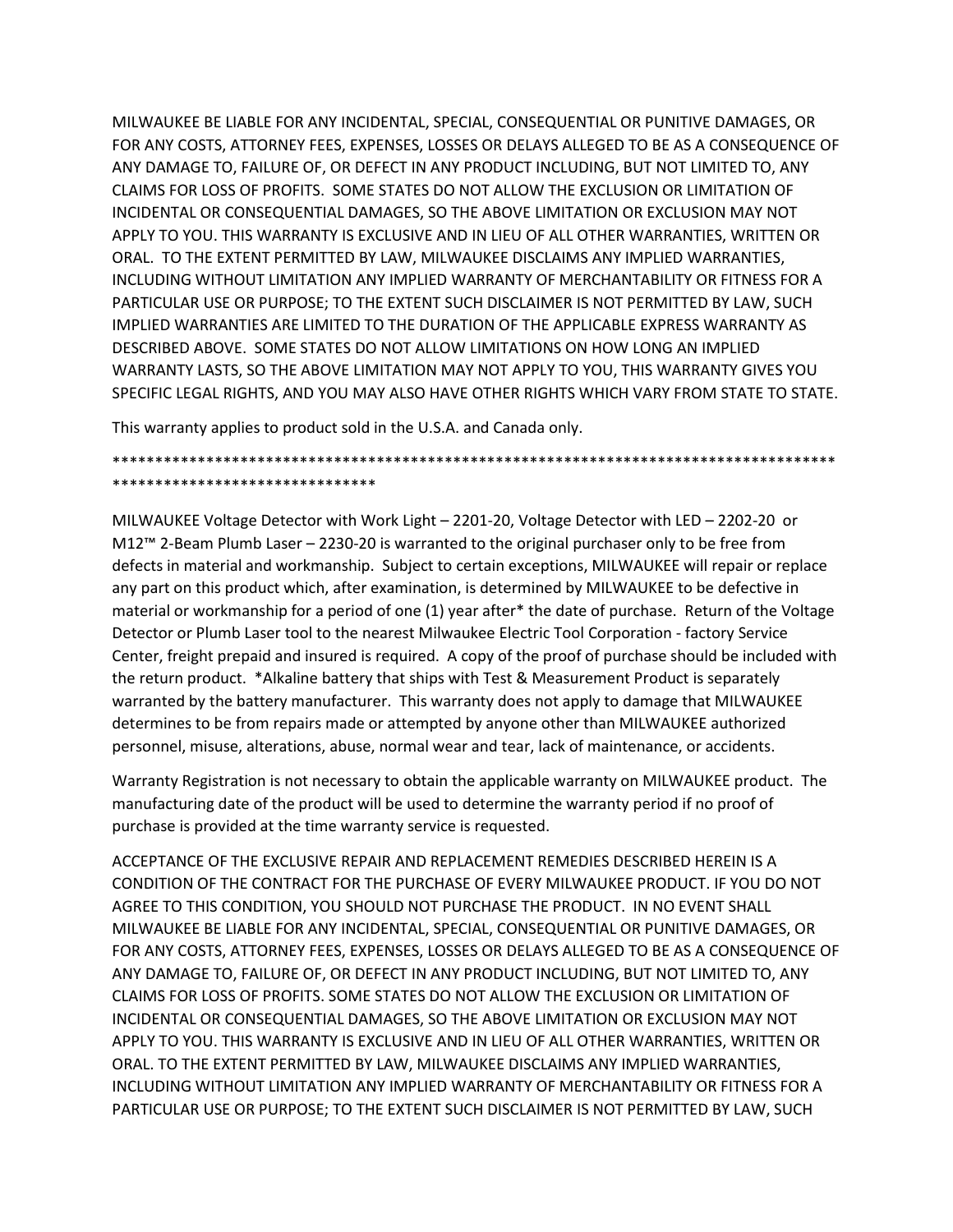IMPLIED WARRANTIES ARE LIMITED TO THE DURATION OF THE APPLICABLE EXPRESS WARRANTY AS DESCRIBED ABOVE. SOME STATES DO NOT ALLOW LIMITATIONS ON HOW LONG AN IMPLIED WARRANTY LASTS, SO THE ABOVE LIMITATION MAY NOT APPLY TO YOU, THIS WARRANTY GIVES YOU SPECIFIC LEGAL RIGHTS, AND YOU MAY ALSO HAVE OTHER RIGHTS WHICH VARY FROM STATE TO STATE.

This warranty applies to product sold in the U.S.A. and Canada only.

#### **TOOL AND EQUIPMENT TRACKER - LIMITED WARRANTY**

Every MILWAUKEE Tool & Equipment Tracker is warranted to the original purchaser only to be free from defects in material and workmanship. Subject to certain exceptions, MILWAUKEE will repair or replace any part on this tracker which, after examination, is determined by MILWAUKEE to be defective in material or workmanship for a period of one (1) year\* after the date of purchase unless otherwise noted. Return of the tracker to a MILWAUKEE factory Service Center, freight prepaid and insured, is required. A copy of the proof of purchase should be included with the return product. This warranty does not apply to damage that MILWAUKEE determines to be from repairs made or attempted by anyone other than MILWAUKEE authorized personnel, misuse, alterations, abuse, normal wear and tear, lack of maintenance, or accidents.

\*Coin battery cell that is included with the Tool & Equipment Tracker is not warranted by MILWAUKEE.

ACCEPTANCE OF THE EXCLUSIVE REPAIR AND REPLACEMENT REMEDIES DESCRIBED HEREIN IS A CONDITION OF THE CONTRACT FOR THE PURCHASE OF EVERY MILWAUKEE PRODUCT. IF YOU DO NOT AGREE TO THIS CONDITION, YOU SHOULD NOT PURCHASE THE PRODUCT. IN NO EVENT SHALL MILWAUKEE BE LIABLE FOR ANY INCIDENTAL, SPECIAL, CONSEQUENTIAL OR PUNITIVE DAMAGES, OR FOR ANY COSTS, ATTORNEY FEES, EXPENSES, LOSSES OR DELAYS ALLEGED TO BE AS A CONSEQUENCE OF ANY DAMAGE TO, FAILURE OF, OR DEFECT IN ANY PRODUCT INCLUDING, BUT NOT LIMITED TO, ANY CLAIMS FOR LOSS OF PROFITS. SOME STATES DO NOT ALLOW THE EXCLUSION OR LIMITATION OF INCIDENTAL OR CONSEQUENTIAL DAMAGES, SO THE ABOVE LIMITATION OR EXCLUSION MAY NOT APPLY TO YOU. THIS WARRANTY IS EXCLUSIVE AND IN LIEU OF ALL OTHER WARRANTIES, WRITTEN OR ORAL. TO THE EXTENT PERMITTED BY LAW, MILWAUKEE DISCLAIMS ANY IMPLIED WARRANTIES, INCLUDING WITHOUT LIMITATION ANY IMPLIED WARRANTY OF MERCHANTABILITY OR FITNESS FOR A PARTICULAR USE OR PURPOSE; TO THE EXTENT SUCH DISCLAIMER IS NOT PERMITTED BY LAW, SUCH IMPLIED WARRANTIES ARE LIMITED TO THE DURATION OF THE APPLICABLE EXPRESS WARRANTY AS DESCRIBED ABOVE. SOME STATES DO NOT ALLOW LIMITATIONS ON HOW LONG AN IMPLIED WARRANTY LASTS, SO THE ABOVE LIMITATION MAY NOT APPLY TO YOU, THIS WARRANTY GIVES YOU SPECIFIC LEGAL RIGHTS, AND YOU MAY ALSO HAVE OTHER RIGHTS WHICH VARY FROM STATE TO STATE.

This warranty applies to product sold in the U.S.A. and Canada only.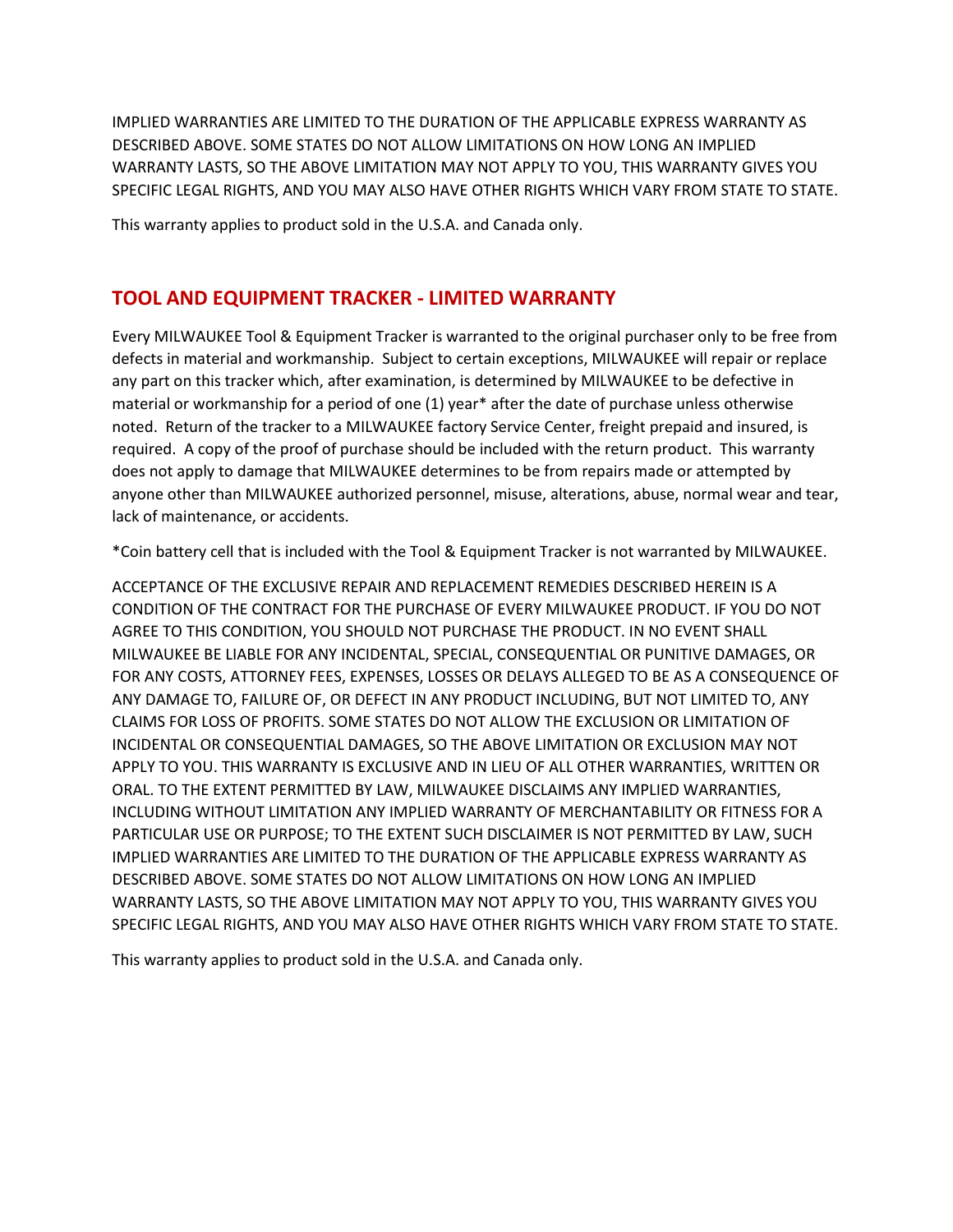# **GARANTIES D'OUTIL ÉLECTRIQUE MILWAUKEE**

### **OUTIL ÉLECTRIQUE PORTATIVE - GARANTIE LIMITÉE DE CINQ ANS**

Tous les outils électriques MILWAUKEE (dont les produits sans cordon – outils, blocs-piles, chargeurs – reportez-vous à la GARANTIE LIMITÉE POUR LES BLOCS-PILES SANS CORDON, ainsi qu'aux garanties distinctes pour les chargeurs et lampes de travail\*) sont garantis contre tout vice de matériau et de main-d'œuvre à l'acheteur original. Sous réserve de certaines exceptions, MILWAUKEE réparera ou remplacera toute pièce d'un outil électrique qui, après examen par MILWAUKEE, présente effectivement un vice de matériau ou de main-d'œuvre pendant une période de cinq (5) ans\* après la date d'achat, sauf disposition contraire. L'outil électrique doit être retourné, franco de port et assuré, au centre de service d'usine de MILWAUKEE ou à un centre de service agréé de MILWAUKEE. Une copie de la preuve d'achat doit accompagner le produit retourné. Cette garantie ne s'applique pas aux dommages que MILWAUKEE aura déterminés comme étant le résultat d'une réparation ou tentative de réparation effectuée par une personne autre qu'un membre du personnel de MILWAUKEE, d'une utilisation inappropriée, d'une altération, d'une utilisation abusive, de l'usure normale ou d'un accident.

\*La période de garantie des radios de chantier, du système d'alimentation M12MC, de la source d'alimentation M18MC et des chariots industriels Trade TitanMC correspond à un (1) an à partir de la date d'achat. Pour une lampe de travail à DEL et une ampoule d'amélioration DEL, la garantie est limitée À VIE pour l'acheteur initial seulementsi l'ampoule à DEL de la lampe de travail cesse de fonctionner pendant une utilisation normale, ou bien l'amélioration pour DEL sera remplacée gratuitement.

\*Cette garantie ne couvre pas les cloueuses à air et agrafeuses, les pistolets à peinture sans air, les blocs-piles sans fil, les générateurs de courant portatifs à essence, les outils à main, les palans (électriques, à levier et à chaîne manuels), les vestes chauffantes M12MC, les produits remis en état, ainsi que les produits de test et de mesure. Il y a des garanties distinctes pour ces produits.

L'enregistrement de garantie n'est pas nécessaire à l'obtention de la garantie applicable sur un outil électrique MILWAUKEE. La date de fabrication du produit sera utilisée pour déterminer la période de garantie si aucune preuve d'achat n'est fournie au moment de la demande de service dans le cadre de la garantie.

L'ACCEPTATION DES MESURES DE RÉPARATION ET DE REMPLACEMENT EXCLUSIVES DÉCRITES ICI EST UNE CONDITION DU CONTRAT D'ACHAT DE TOUT PRODUIT MILWAUKEE. SI VOUS N'ACCEPTEZ PAS CETTE CONDITION, VOUS NE DEVEZ PAS ACHETER LE PRODUIT. EN AUCUN CAS, MILWAUKEE NE SERA TENUE RESPONSABLE DES DOMMAGES DIRECTS, INDIRECTS, PARTICULIERS OU PUNITIFS, OU DE TOUS COÛTS, FRAIS D'AVOCATS, DÉPENSES, PERTES OU DÉLAIS SUPPOSÉMENT DUS AUX DOMMAGES, À LA DÉFAILLANCE OU À UN DÉFAUT DE TOUT PRODUIT, Y COMPRIS, SANS S'Y LIMITER, TOUTE RÉCLAMATION CONCERNANT UNE PERTE DE BÉNÉFICES. CERTAINS ÉTATS OU CERTAINES PROVINCES NE PERMETTENT PAS L'EXCLUSION OU LA LIMITATION DES DOMMAGES DIRECTS OU INDIRECTS. LA LIMITATION OU L'EXCLUSION CI-DESSUS PEUT DONC NE PAS S'APPLIQUER À VOUS. CETTE GARANTIE EST EXCLUSIVE ET REMPLACE TOUTE AUTRE GARANTIE EXPLICITE, ÉCRITE OU ORALE. DANS LA MESURE PERMISE PAR LA LOI, MILWAUKEE RÉVOQUE TOUTE GARANTIE IMPLICITE, Y COMPRIS, SANS S'Y LIMITER, TOUTE GARANTIE IMPLICITE DE QUALITÉ MARCHANDE OU D'APTITUDE À UN USAGE PARTICULIER. SI UNE TELLE RÉVOCATION N'EST PAS PERMISE PAR LA LOI, LESDITES GARANTIES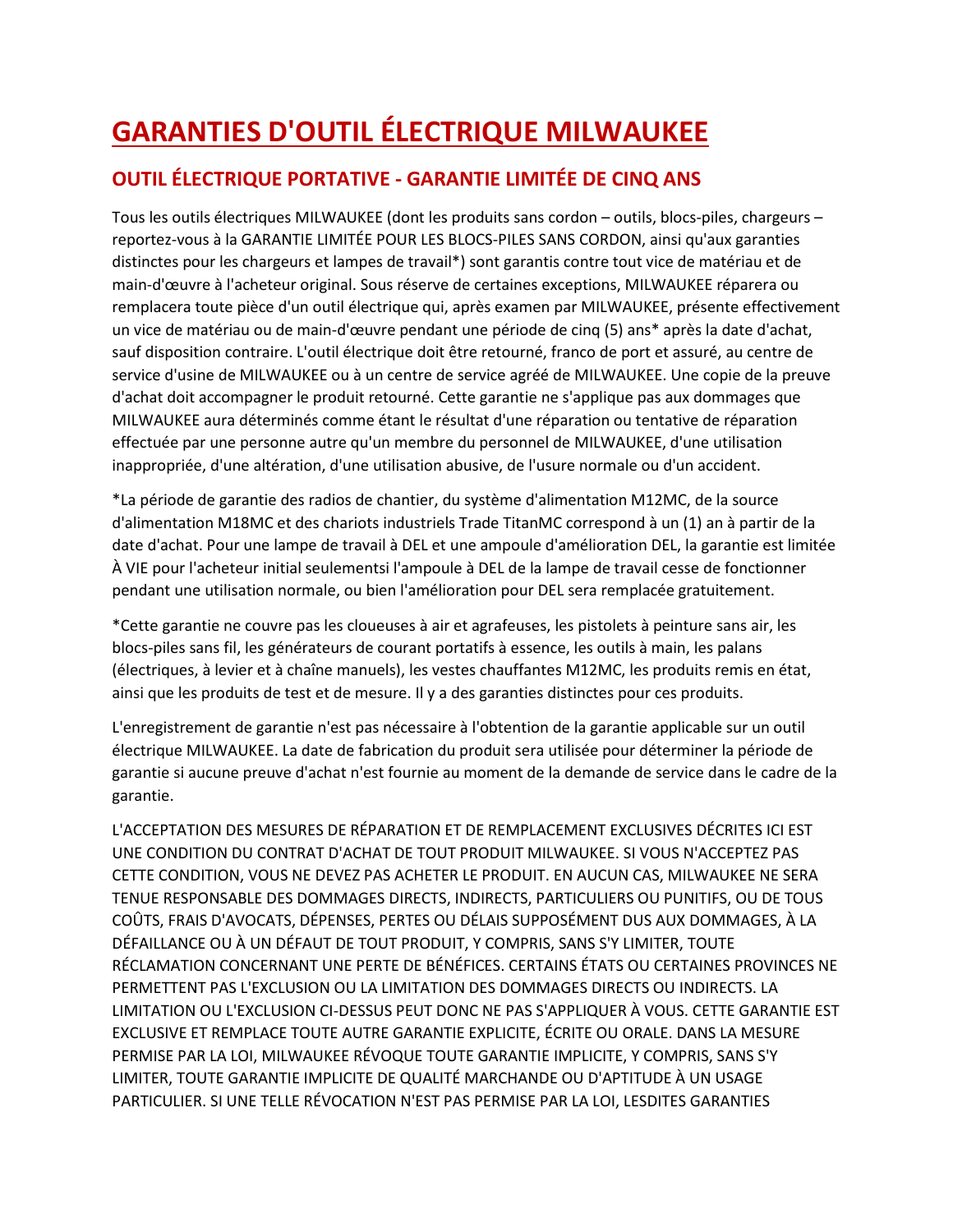IMPLICITES SONT LIMITÉES À LA DURÉE DE LA GARANTIE EXPLICITE APPLICABLE, COMME DÉCRIT CI-DESSUS. CERTAINS ÉTATS OU CERTAINES PROVINCES NE PERMETTENT PAS LES LIMITATIONS CONCERNANT LA DURÉE D'UNE GARANTIE IMPLICITE. LA LIMITATION CI-DESSUS PEUT DONC NE PAS S'APPLIQUER À VOUS. CETTE GARANTIE VOUS DONNE DES DROITS SPÉCIFIQUES ET VOUS POUVEZ ÉGALEMENT BÉNÉFICIER D'AUTRES DROITS QUI VARIENT D'UN ÉTAT OU D'UNE PROVINCE À L'AUTRE.

Cette garantie s'applique aux produits vendus aux États-Unis et au Canada uniquement.

Veuillez consulter Centres SAV de la section Pièces et service du site Web de MILWAUKEE au www.milwaukeetool.com ou téléphoner au 1 800 SAWDUST (1 800 729-3878) pour localiser le centre de service le plus proche afin d'obtenir une réparation sous ou hors garantie d'un outil électrique Milwaukee.

### **BLOC-PILES D'OUTIL SANS FIL - GARANTIE LIMITÉE**

Chaque bloc-piles MILWAUKEE (vendu avec un produit sans fil et/ou comme remplacement d'un blocpiles) est garanti contre tout vice de matériau et de main-d'œuvre à l'acheteur original. Sous réserve de certaines exceptions, MILWAUKEE réparera ou remplacera un bloc-piles qui, après examen, est considéré par MILWAUKEE comme étant défectueux pour les matériaux utilisés et pour la fabrication, pendant la période de garantie précisée à partir de la date d'achat. Le bloc-piles doit être retourné, franc de port et assuré, au centre de service d'usine de MILWAUKEE ou à un centre de service agréé de MILWAUKEE. Le produit retourné doit être accompagné d'une copie de la preuve d'achat. Cette garantie ne s'applique pas aux dommages que MILWAUKEE aura déterminés comme étant le résultat d'une réparation ou tentative de réparation effectuée par une personne non autorisée par MILWAUKEE, d'une utilisation inappropriée, d'une altération, d'une utilisation abusive, de l'usure normale, d'un manque d'entretien ou d'un accident.

| <b>Description du bloc-piles</b>                                                                                                                                                             | <b>Composition chimique</b> | Période de garantie (à partir de<br>la date d'achat) |
|----------------------------------------------------------------------------------------------------------------------------------------------------------------------------------------------|-----------------------------|------------------------------------------------------|
| M12MC XC REDLITHIUMMC<br>M12MC REDLITHIUMMC XC 4.0<br>M18MC XC REDLITHIUMMC<br>M18MC REDLITHIUMMC XC 4.0<br>M28MC XC LITHIUM-ION<br>M28MC XC REDLITHIUMMC                                    | <b>LITHIUM-ION</b>          | Trois (3) ans                                        |
| M4MC REDLITHIUMMC 2.0<br><b>LITHIUM-ION V4</b><br>M12MC LITHIUM-ION compact<br>M12MC REDLITHIUMMC compact<br>M12MC XC LITHIUM-ION<br>M18MC LITHIUM-ION compact<br>M18MC REDLITHIUMMC compact | <b>LITHIUM-ION</b>          | Deux (2) ans                                         |
| <b>M18MC LITHIUM-ION</b><br>Technologie LITHIUM-ION V18MC VMC<br>dont le numéro de série commence par «<br>$A95 \times$<br>Technologie LITHIUM-ION V28MC VMC                                 | <b>LITHIUM-ION</b>          | Deux (2) ans - plus, trois (3) ans<br>au prorata*    |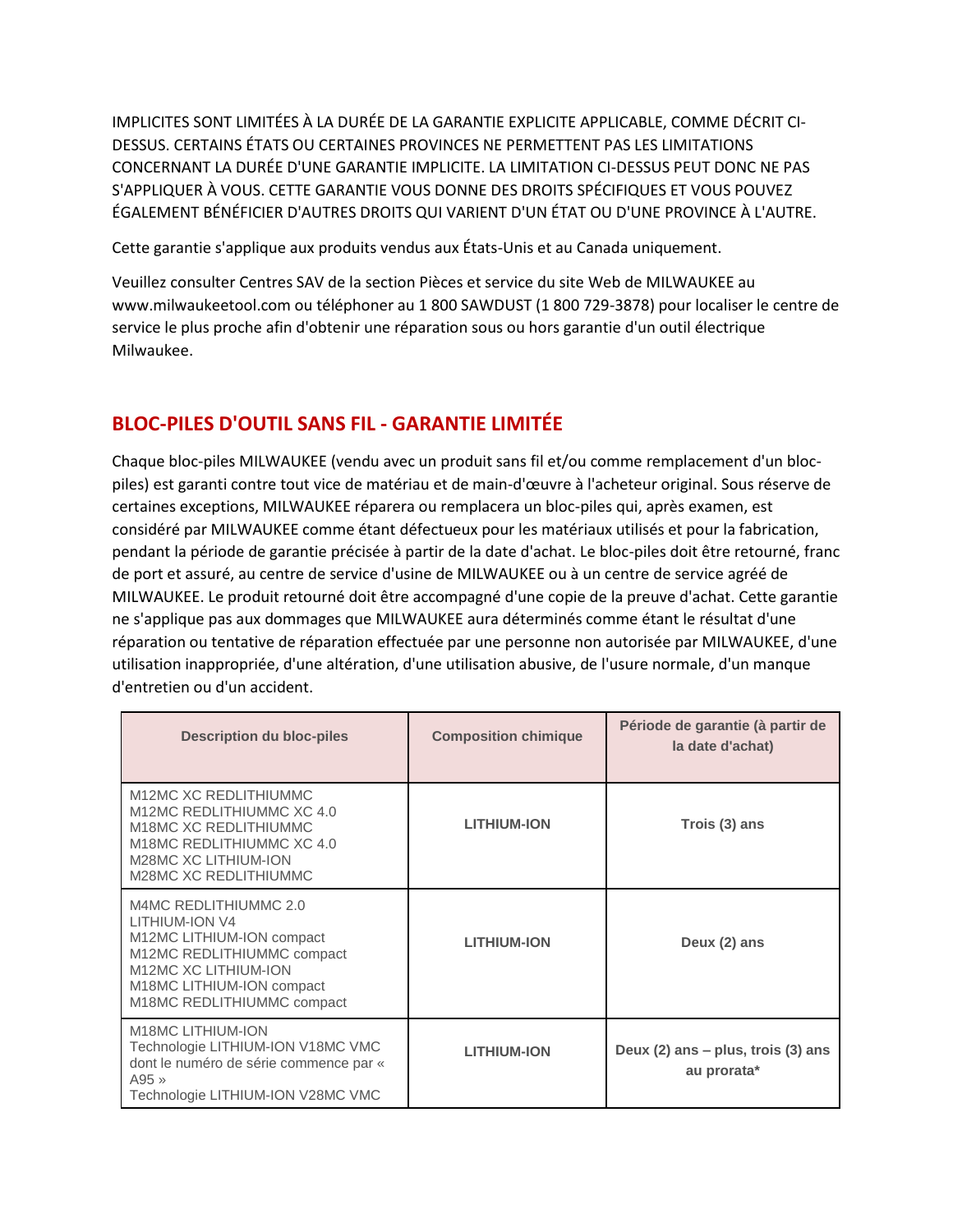Ni-Cd, Ni-Cd Super-Tough, Ni-Cd Power-Plus, Ni-MH Technologie LITHIUM-ION V18MC VMC dont le numéro de série commence par « E95 »

**Ni-Cd / Nickel-cadmium, Ni-MH / Hydrure métallique de nickel**

**Un (1) an**

**LITHIUM-ION**

### **CLOUEUSE/AGRAFEUSE PNEUMATIQUE - GARANTIE LIMITÉE DE CINQ ANS**

Chaque cloueuse/agrafeuse pneumatique MILWAUKEE est garantie à l'acquéreur d'origine seulement de tout défaut, tant dans les matériaux utilisés que dans leur fabrication. Sous réserve de certaines exceptions, MILWAUKEE réparera ou remplacera toute pièce d'une cloueuse/agrafeuse pneumatique qui, après examen par MILWAUKEE, présente effectivement un vice de matériau ou de main-d'œuvre pendant une période de cinq (5) ans après la date d'achat. Retournez la cloueuse/agrafeuse pneumatique à un centre de service d'usine de MILWAUKEE ou à un centre de service agréé de MILWAUKEE, port payé et assuré (obligatoirement). Cette garantie ne s'applique pas aux dommages que MILWAUKEE aura déterminés comme étant le résultat d'une réparation ou tentative de réparation effectuée par une personne non autorisée par MILWAUKEE, d'une utilisation inappropriée, d'une altération, d'une utilisation abusive, de l'usure normale, d'un manque d'entretien ou d'un accident.

Usure normale : Les cloueuses/agrafeuses pneumatiques, comme tous les outils mécaniques, requièrent périodiquement un entretien et de nouvelles pièces pour fonctionner de manière optimale. Cette garantie ne couvre pas les coûts de réparation lorsqu'une pièce atteint la fin de sa durée de vie normale. Une copie de la preuve d'achat devrait être comprise avec le produit retourné. Cette garantie ne s'applique pas aux dommages qui comprennent, sans en exclure d'autres, les joints toriques, les joints d'étanchéité, les amortisseurs et les lames d'entraînement. L'enregistrement de garantie n'est pas nécessaire à l'obtention de la garantie applicable sur un produit MILWAUKEE. La date de fabrication du produit sera utilisée pour déterminer la période de garantie si aucune preuve d'achat n'est fournie au moment de la demande de service dans le cadre de la garantie.

L'ACCEPTATION DES MESURES DE RÉPARATION ET DE REMPLACEMENT EXCLUSIVES DÉCRITES ICI EST UNE CONDITION DU CONTRAT D'ACHAT DE TOUT PRODUIT MILWAUKEE. SI VOUS N'ACCEPTEZ PAS CETTE CONDITION, VOUS NE DEVEZ PAS ACHETER LE PRODUIT. EN AUCUN CAS, MILWAUKEE NE SERA TENUE RESPONSABLE DES DOMMAGES DIRECTS, INDIRECTS, PARTICULIERS OU PUNITIFS, OU DE TOUS COÛTS, FRAIS D'AVOCATS, DÉPENSES, PERTES OU DÉLAIS SUPPOSÉMENT DUS AUX DOMMAGES, À LA DÉFAILLANCE OU À UN DÉFAUT DE TOUT PRODUIT, Y COMPRIS, SANS S'Y LIMITER, TOUTE RÉCLAMATION CONCERNANT UNE PERTE DE BÉNÉFICES. CERTAINS ÉTATS OU CERTAINES PROVINCES NE PERMETTENT PAS L'EXCLUSION OU LA LIMITATION DES DOMMAGES DIRECTS OU INDIRECTS. LA LIMITATION OU L'EXCLUSION CI-DESSUS PEUT DONC NE PAS S'APPLIQUER À VOUS. CETTE GARANTIE EST EXCLUSIVE ET REMPLACE TOUTE AUTRE GARANTIE EXPLICITE, ÉCRITE OU ORALE. DANS LA MESURE PERMISE PAR LA LOI, MILWAUKEE RÉVOQUE TOUTE GARANTIE IMPLICITE, Y COMPRIS, SANS S'Y LIMITER, TOUTE GARANTIE IMPLICITE DE QUALITÉ MARCHANDE OU D'APTITUDE À UN USAGE PARTICULIER. SI UNE TELLE RÉVOCATION N'EST PAS PERMISE PAR LA LOI, LESDITES GARANTIES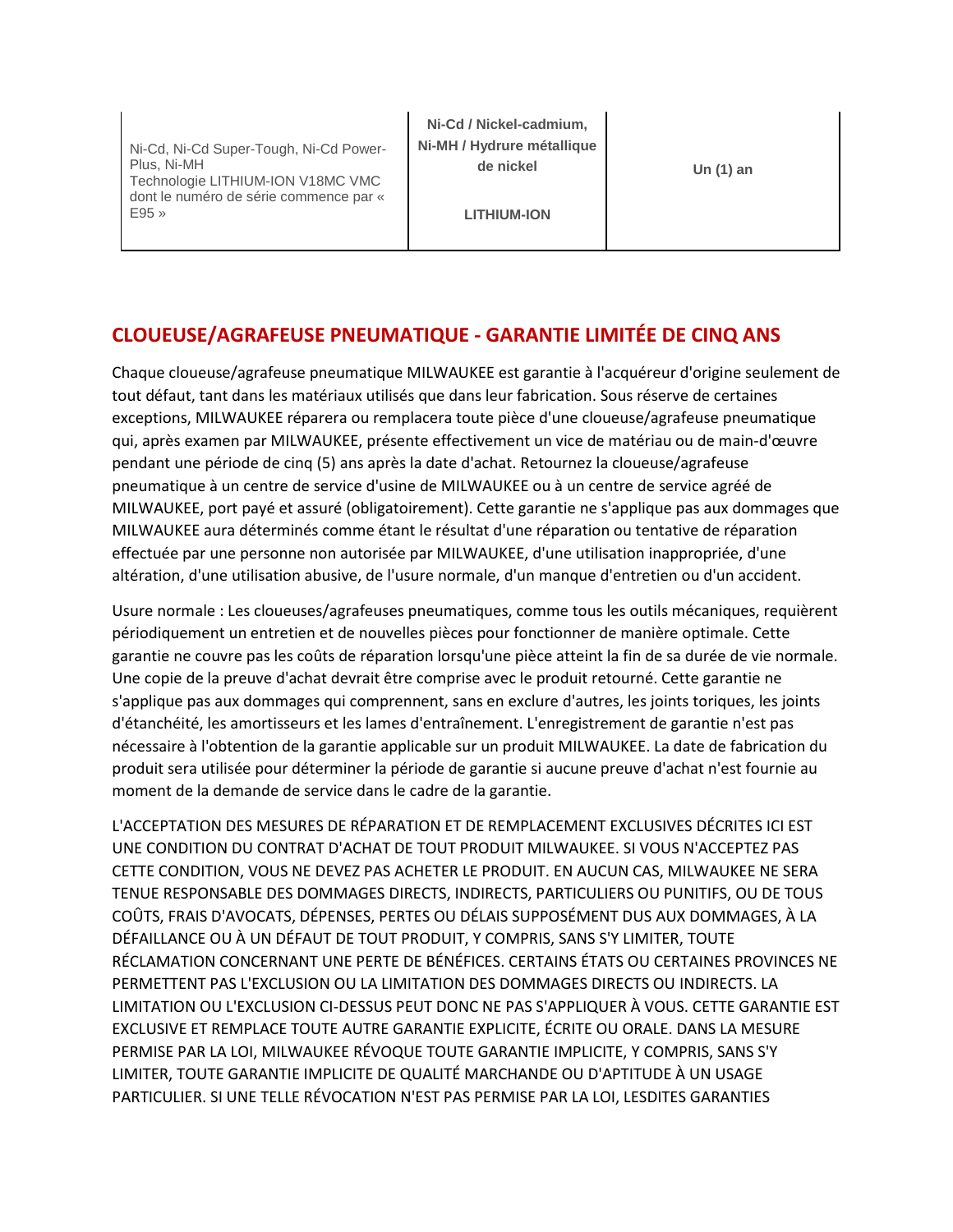IMPLICITES SONT LIMITÉES À LA DURÉE DE LA GARANTIE EXPLICITE APPLICABLE, COMME DÉCRIT CI-DESSUS. CERTAINS ÉTATS OU CERTAINES PROVINCES NE PERMETTENT PAS LES LIMITATIONS CONCERNANT LA DURÉE D'UNE GARANTIE IMPLICITE. LA LIMITATION CI-DESSUS PEUT DONC NE PAS S'APPLIQUER À VOUS. CETTE GARANTIE VOUS DONNE DES DROITS SPÉCIFIQUES ET VOUS POUVEZ ÉGALEMENT BÉNÉFICIER D'AUTRES DROITS QUI VARIENT D'UN ÉTAT OU D'UNE PROVINCE À L'AUTRE.

Cette garantie s'applique aux produits vendus aux États-Unis et au Canada uniquement.

Veuillez consulter Centres SAV de la section Pièces et service du site Web de MILWAUKEE au www.milwaukeetool.com ou téléphoner au 1 800 SAWDUST (1 800 729-3878) pour localiser le centre de service le plus proche afin d'obtenir une réparation sous ou hors garantie de cloueuses et agrafeuses pneumatiques Milwaukee.

#### **PISTOLET À PEINTURE SANS AIR M4910 - GARANTIE LIMITÉE DE DEUX ANS**

Votre pistolet à peinture sans air MILWAUKEE est garanti à l'acquéreur d'origine seulement de tout défaut, tant dans les matériaux utilisés que dans leur fabrication. Sous réserve de certaines exceptions, MILWAUKEE réparera ou remplacera toute pièce de votre pistolet à peinture sans air qui, après examen par MILWAUKEE, présente effectivement un vice de matériau ou de main-d'œuvre pendant une période de deux (2) ans après la date d'achat. Le pistolet à peinture sans air doit être retourné à un centre de service autorisé MILWAUKEE pour pistolets à peinture sans air (« centre de service autorisé MILWAUKEE pour pistolets à peinture sans air »), franco de port et assuré. Le produit retourné doit être accompagné d'une copie de la preuve d'achat. Cette garantie ne s'applique pas aux dommages résultant d'une réparation ou tentative de réparation effectuée par une personne autre qu'un centre de service autorisé MILWAUKEE pour pistolets à peinture sans air, d'une utilisation inappropriée, d'une altération, d'une utilisation abusive, de l'usure normale, d'un manque d'entretien ou d'un accident.

Votre pistolet à peinture sans air MILWAUKEE est garanti à l'acquéreur d'origine seulement de tout défaut, tant dans les matériaux utilisés que dans leur fabrication. Sous réserve de certaines exceptions, MILWAUKEE réparera ou remplacera toute pièce de votre pistolet à peinture sans air qui, après examen par MILWAUKEE, présente effectivement un vice de matériau ou de main-d'œuvre pendant une période de deux (2) ans après la date d'achat. Le pistolet à peinture sans air doit être retourné à un centre de service autorisé MILWAUKEE pour pistolets à peinture sans air (« centre de service autorisé MILWAUKEE pour pistolets à peinture sans air »), franco de port et assuré. Le produit retourné doit être accompagné d'une copie de la preuve d'achat. Cette garantie ne s'applique pas aux dommages résultant d'une réparation ou tentative de réparation effectuée par une personne autre qu'un centre de service autorisé MILWAUKEE pour pistolets à peinture sans air, d'une utilisation inappropriée, d'une altération, d'une utilisation abusive, de l'usure normale, d'un manque d'entretien ou d'un accident.

L'enregistrement de garantie n'est pas nécessaire à l'obtention de la garantie applicable sur un pistolet à peinture sans air MILWAUKEE. La date de fabrication du produit sera utilisée pour déterminer la période de garantie si aucune preuve d'achat n'est fournie au moment de la demande de service dans le cadre de la garantie.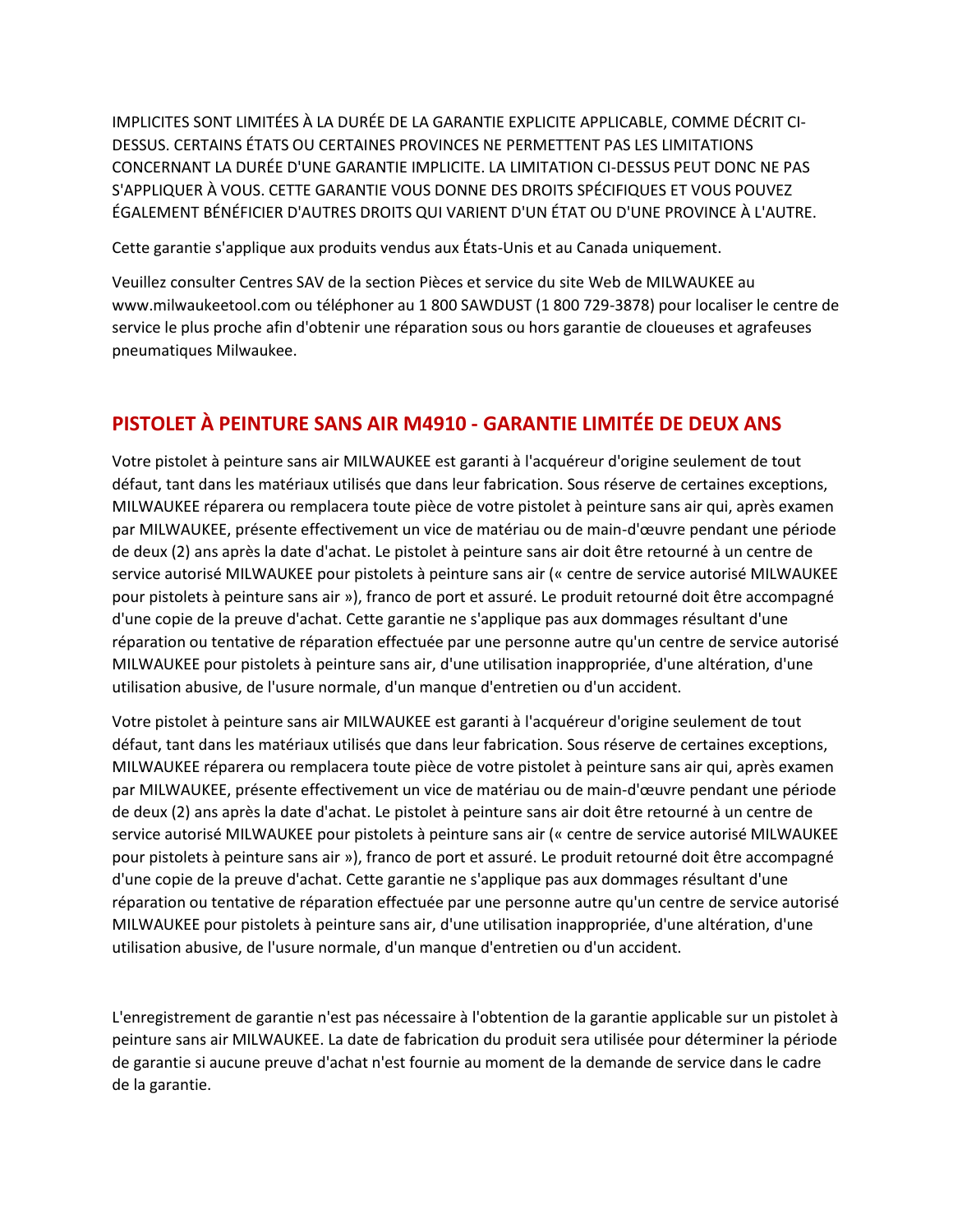L'ACCEPTATION DES MESURES DE RÉPARATION ET DE REMPLACEMENT EXCLUSIVES DÉCRITES ICI EST UNE CONDITION DU CONTRAT D'ACHAT DE TOUT PRODUIT MILWAUKEE. SI VOUS N'ACCEPTEZ PAS CETTE CONDITION, VOUS NE DEVEZ PAS ACHETER LE PRODUIT. EN AUCUN CAS, MILWAUKEE NE SERA TENUE RESPONSABLE DES DOMMAGES DIRECTS, INDIRECTS, PARTICULIERS OU PUNITIFS, OU DE TOUS COÛTS, FRAIS D'AVOCATS, DÉPENSES, PERTES OU DÉLAIS SUPPOSÉMENT DUS AUX DOMMAGES, À LA DÉFAILLANCE OU À UN DÉFAUT DE TOUT PRODUIT, Y COMPRIS, SANS S'Y LIMITER, TOUTE RÉCLAMATION CONCERNANT UNE PERTE DE BÉNÉFICES. CERTAINS ÉTATS OU CERTAINES PROVINCES NE PERMETTENT PAS L'EXCLUSION OU LA LIMITATION DES DOMMAGES DIRECTS OU INDIRECTS. LA LIMITATION OU L'EXCLUSION CI-DESSUS PEUT DONC NE PAS S'APPLIQUER À VOUS. CETTE GARANTIE EST EXCLUSIVE ET REMPLACE TOUTE AUTRE GARANTIE EXPLICITE, ÉCRITE OU ORALE. DANS LA MESURE PERMISE PAR LA LOI, MILWAUKEE RÉVOQUE TOUTE GARANTIE IMPLICITE, Y COMPRIS, SANS S'Y LIMITER, TOUTE GARANTIE IMPLICITE DE QUALITÉ MARCHANDE OU D'APTITUDE À UN USAGE PARTICULIER. SI UNE TELLE RÉVOCATION N'EST PAS PERMISE PAR LA LOI, LESDITES GARANTIES IMPLICITES SONT LIMITÉES À LA DURÉE DE LA GARANTIE EXPLICITE APPLICABLE, COMME DÉCRIT CI-DESSUS. CERTAINS ÉTATS OU CERTAINES PROVINCES NE PERMETTENT PAS LES LIMITATIONS SUR LA DURÉE DE LA GARANTIE IMPLICITE. LA LIMITATION CI-DESSUS PEUT DONC NE PAS S'APPLIQUER À VOUS. CETTE GARANTIE VOUS DONNE DES DROITS SPÉCIFIQUES ET VOUS POUVEZ ÉGALEMENT BÉNÉFICIER D'AUTRES DROITS QUI VARIENT D'UN ÉTAT OU D'UNE PROVINCE À L'AUTRE.

Cette garantie s'applique aux produits vendus aux États-Unis et au Canada uniquement.

POUR OBTENIR UN SERVICE : Retournez votre pistolet à peinture sans air MILWAUKEE, emballé correctement et franco de port, à un centre de service autorisé MILWAUKEE pour pistolets à peinture sans air pour obtenir un service au titre de la garantie ou non. Pour obtenir l'adresse du centre de service autorisé MILWAUKEE pour pistolets à peinture sans air de votre région, composez le 1 877 203- 0880 ou consultez la section des pistolets à peinture sans air du site Web de MILWAUKEE à l'adresse www.milwaukeetool.com. Veuillez consulter Centres SAV de la section Pièces et service du site Web de MILWAUKEE au www.milwaukeetool.com ou téléphonez au 1 800 SAWDUST (1 800 729-3878) pour trouver le centre de service agréé MILWAUKEE de votre région.

#### **GÉNÉRATRICE PORTATIVE - GARANTIE LIMITÉE DE DEUX ANS**

Chaque génératrice portative\* MILWAUKEE est garantie à l'acquéreur d'origine seulement de tout défaut, tant dans les matériaux utilisés que dans leur fabrication. Sous réserve de certaines exceptions, MILWAUKEE réparera ou remplacera toute pièce d'une génératrice portative\* qui, après examen par MILWAUKEE, présente effectivement un vice de matériau ou de main-d'œuvre pendant une période de deux (2) ans après la date d'achat. Le retour de la génératrice portative\* accompagnée d'une copie de la preuve d'achat à un centre de service autorisé pour génératrices MILWAUKEE, franco de port et assurée, est nécessaire pour que cette garantie prenne effet. Cette garantie ne s'applique pas aux dommages que MILWAUKEE aura déterminés comme étant le résultat d'une réparation ou tentative de réparation effectuée par une personne non autorisée par MILWAUKEE, d'une utilisation inappropriée, d'une altération, d'une utilisation abusive, de l'usure normale, d'un manque d'entretien ou d'un accident.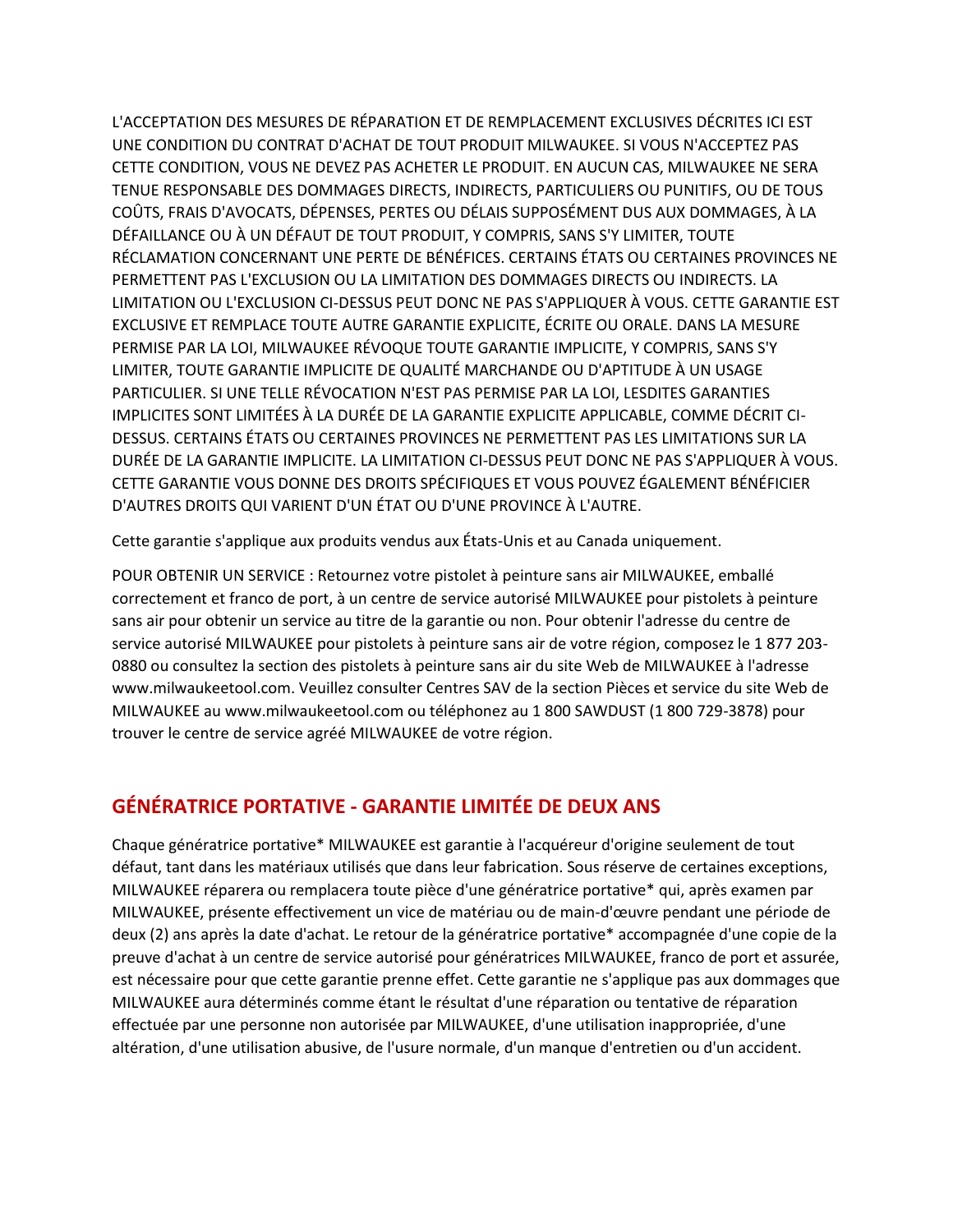MILWAUKEE ne couvre pas les coûts de fret ni de main-d'œuvre associés à l'inspection et à l'essai de génératrices portatives qui, selon ce qui est déterminé par MILWAUKEE, ne constituent pas une réclamation valide au titre de la garantie. Une réclamation valide au titre de la garantie doit être soutenue par la découverte par MILWAUKEE d'un défaut de matériau ou de fabrication. \*Moteur à essence – garantie : Le moteur à essence d'une génératrice portative est couvert par une garantie distincte offerte par le fabricant du moteur et ce type de service s'effectue par l'entremise du réseau de centres de service autorisé du fabricant. MILWAUKEE n'est pas autorisée à effectuer le service au titre de la garantie ni n'est responsable de ce dernier, peu importe la nature du problème à un moteur à essence. À votre demande, MILWAUKEE peut vous aider à trouver le centre de service de moteurs à essence de votre région.

L'ACCEPTATION DES MESURES DE RÉPARATION ET DE REMPLACEMENT EXCLUSIVES DÉCRITES ICI EST UNE CONDITION DU CONTRAT D'ACHAT DE TOUT PRODUIT MILWAUKEE. SI VOUS N'ACCEPTEZ PAS CETTE CONDITION, VOUS NE DEVEZ PAS ACHETER LE PRODUIT. EN AUCUN CAS, MILWAUKEE NE SERA TENUE RESPONSABLE DES DOMMAGES DIRECTS, INDIRECTS, PARTICULIERS OU PUNITIFS, OU DE TOUS COÛTS, FRAIS D'AVOCATS, DÉPENSES, PERTES OU DÉLAIS SUPPOSÉMENT DUS AUX DOMMAGES, À LA DÉFAILLANCE OU À UN DÉFAUT DE TOUT PRODUIT, Y COMPRIS, SANS S'Y LIMITER, TOUTE RÉCLAMATION CONCERNANT UNE PERTE DE BÉNÉFICES. CERTAINS ÉTATS OU CERTAINES PROVINCES NE PERMETTENT PAS L'EXCLUSION OU LA LIMITATION DES DOMMAGES DIRECTS OU INDIRECTS. LA LIMITATION OU L'EXCLUSION CI-DESSUS PEUT DONC NE PAS S'APPLIQUER À VOUS. CETTE GARANTIE EST EXCLUSIVE ET REMPLACE TOUTE AUTRE GARANTIE EXPLICITE, ÉCRITE OU ORALE. DANS LA MESURE PERMISE PAR LA LOI, MILWAUKEE RÉVOQUE TOUTE GARANTIE IMPLICITE, Y COMPRIS, SANS S'Y LIMITER, TOUTE GARANTIE IMPLICITE DE QUALITÉ MARCHANDE OU D'APTITUDE À UN USAGE PARTICULIER. SI UNE TELLE RÉVOCATION N'EST PAS PERMISE PAR LA LOI, LESDITES GARANTIES IMPLICITES SONT LIMITÉES À LA DURÉE DE LA GARANTIE EXPLICITE APPLICABLE, COMME DÉCRIT CI-DESSUS. CERTAINS ÉTATS OU CERTAINES PROVINCES NE PERMETTENT PAS LES LIMITATIONS SUR LA DURÉE DE LA GARANTIE IMPLICITE. LA LIMITATION CI-DESSUS PEUT DONC NE PAS S'APPLIQUER À VOUS. CETTE GARANTIE VOUS DONNE DES DROITS SPÉCIFIQUES ET VOUS POUVEZ ÉGALEMENT BÉNÉFICIER D'AUTRES DROITS QUI VARIENT D'UN ÉTAT OU D'UNE PROVINCE À L'AUTRE.

Cette garantie s'applique aux produits vendus aux États-Unis et au Canada uniquement.

Veuillez consulter Centres SAV de la section Pièces et service du site Web de MILWAUKEE au www.milwaukeetool.com ou téléphoner au 1 800 SAWDUST (1 800 729-3878) pour localiser le centre de service le plus proche afin d'obtenir une réparation sous ou hors garantie de génératrices portatives.

### **OUTIL À MAIN - GARANTIE À VIE LIMITÉE**

Chaque outil à main MILWAUKEE est garanti à l'acquéreur d'origine seulement de tout défaut, tant dans les matériaux utilisés que dans leur fabrication. Sous réserve de certaines exceptions, MILWAUKEE réparera ou remplacera tout outil à main qui, après examen, est considéré comme étant défectueux par MILWAUKEE pour les matériaux utilisés et pour la fabrication, pour la durée de vie du produit. L'outil à main doit être retourné, franco de port et assuré, au centre de service d'usine de MILWAUKEE. Le produit retourné doit être accompagné d'une copie de la preuve d'achat. Cette garantie ne s'applique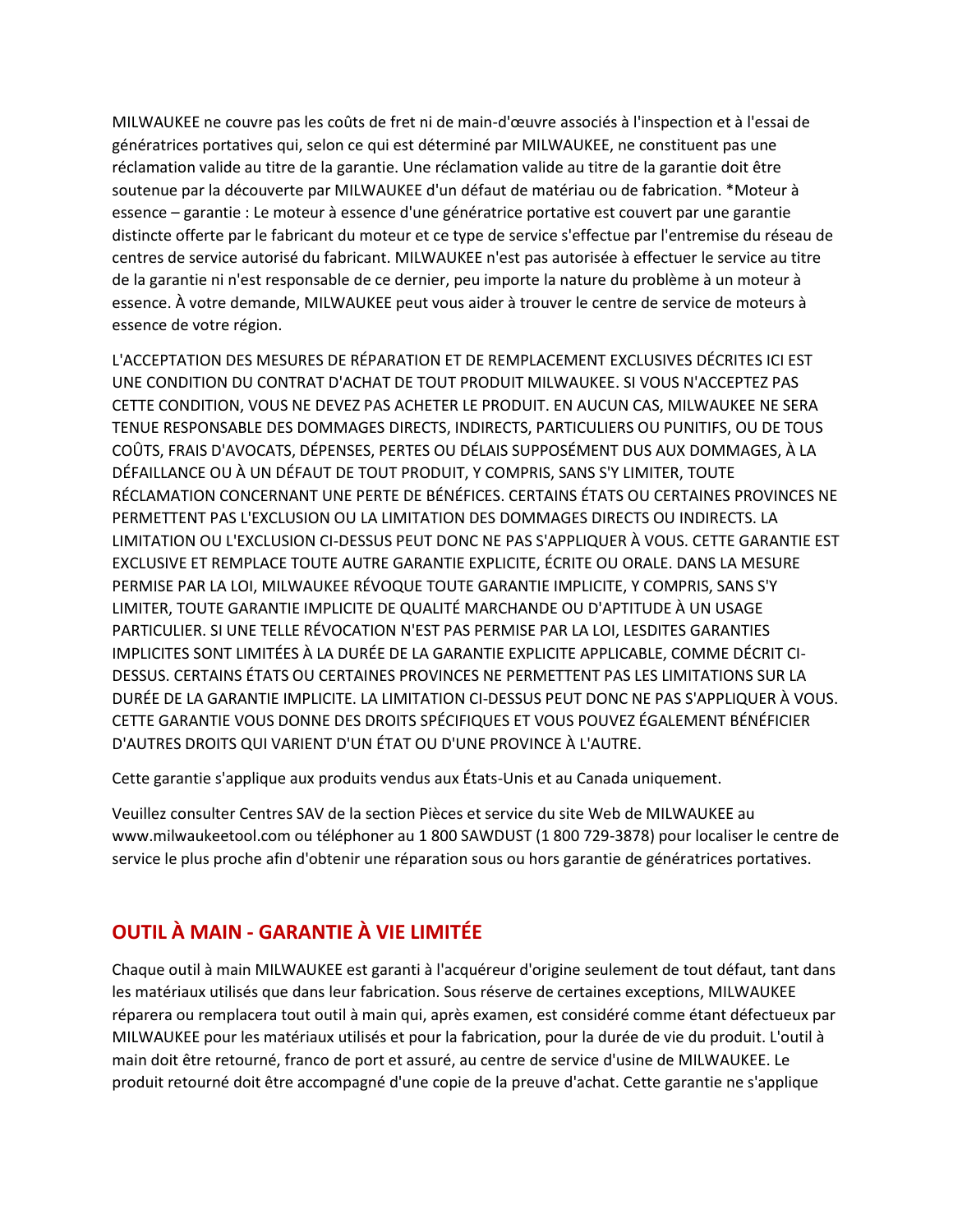pas aux dommages que MILWAUKEE considère découler d'une utilisation inappropriée, d'une altération, d'une utilisation abusive, de l'usure normale, d'un manque d'entretien ou d'un accident.

L'ACCEPTATION DES MESURES DE RÉPARATION ET DE REMPLACEMENT EXCLUSIVES DÉCRITES ICI EST UNE CONDITION DU CONTRAT D'ACHAT DE TOUT PRODUIT MILWAUKEE. SI VOUS N'ACCEPTEZ PAS CETTE CONDITION, VOUS NE DEVEZ PAS ACHETER LE PRODUIT. EN AUCUN CAS, MILWAUKEE NE SERA TENUE RESPONSABLE DES DOMMAGES DIRECTS, INDIRECTS, PARTICULIERS OU PUNITIFS, OU DE TOUS COÛTS, FRAIS D'AVOCATS, DÉPENSES, PERTES OU DÉLAIS SUPPOSÉMENT DUS AUX DOMMAGES, À LA DÉFAILLANCE OU À UN DÉFAUT DE TOUT PRODUIT, Y COMPRIS, SANS S'Y LIMITER, TOUTE RÉCLAMATION CONCERNANT UNE PERTE DE BÉNÉFICES. CERTAINS ÉTATS OU CERTAINES PROVINCES NE PERMETTENT PAS L'EXCLUSION OU LA LIMITATION DES DOMMAGES DIRECTS OU INDIRECTS. LA LIMITATION OU L'EXCLUSION CI-DESSUS PEUT DONC NE PAS S'APPLIQUER À VOUS. CETTE GARANTIE EST EXCLUSIVE ET REMPLACE TOUTE AUTRE GARANTIE EXPLICITE, ÉCRITE OU ORALE. DANS LA MESURE PERMISE PAR LA LOI, MILWAUKEE RÉVOQUE TOUTE GARANTIE IMPLICITE, Y COMPRIS, SANS S'Y LIMITER, TOUTE GARANTIE IMPLICITE DE QUALITÉ MARCHANDE OU D'APTITUDE À UN USAGE PARTICULIER. SI UNE TELLE RÉVOCATION N'EST PAS PERMISE PAR LA LOI, LESDITES GARANTIES IMPLICITES SONT LIMITÉES À LA DURÉE DE LA GARANTIE EXPLICITE APPLICABLE, COMME DÉCRIT CI-DESSUS. CERTAINS ÉTATS OU CERTAINES PROVINCES NE PERMETTENT PAS LES LIMITATIONS CONCERNANT LA DURÉE D'UNE GARANTIE IMPLICITE. LA LIMITATION CI-DESSUS PEUT DONC NE PAS S'APPLIQUER À VOUS. CETTE GARANTIE VOUS DONNE DES DROITS SPÉCIFIQUES ET VOUS POUVEZ ÉGALEMENT BÉNÉFICIER D'AUTRES DROITS QUI VARIENT D'UN ÉTAT OU D'UNE PROVINCE À L'AUTRE.

Cette garantie s'applique aux produits vendus aux États-Unis et au Canada uniquement.

Veuillez consulter Centres SAV de la section Pièces et service du site Web de MILWAUKEE au www.milwaukeetool.com ou téléphonez au 1 800 SAWDUST (1 800 729-3878) pour trouver le centre de service agréé MILWAUKEE de votre région.

# **PALANS (À LEVIER, MANUEL À CHAÎNE ET ÉLECTRIQUE À CHAÎNE) - GARANTIE LIMITÉE D'UN AN**

Tous les palans (à levier, manuel à chaîne et électrique à chaîne) MILWAUKEE sont garantis à l'acquéreur d'origine seulement de tout défaut, tant dans les matériaux utilisés que dans leur fabrication. Sous réserve de certaines exceptions, MILWAUKEE réparera ou remplacera toute pièce d'un palan qui, après examen par MILWAUKEE, présente effectivement un vice de matériau ou de main-d'œuvre pendant une période d'un (1) an après la date d'achat. Le retour du palan accompagné d'une copie de la preuve d'achat à un centre de service d'usine MILWAUKEE, franco de port et assuré, est nécessaire pour que cette garantie prenne effet. Cette garantie ne s'applique pas aux dommages que MILWAUKEE aura déterminés comme étant le résultat d'une réparation ou tentative de réparation effectuée par une personne non autorisée par MILWAUKEE, d'une utilisation inappropriée, d'une altération, d'une utilisation abusive, de l'usure normale, d'un manque d'entretien ou d'un accident. MILWAUKEE ne couvre pas les coûts de fret ni de main-d'œuvre associés à l'inspection et à l'essai des palans (à levier, manuel à chaîne et électrique à chaîne) qui, selon ce qui est déterminé par MILWAUKEE, ne constituent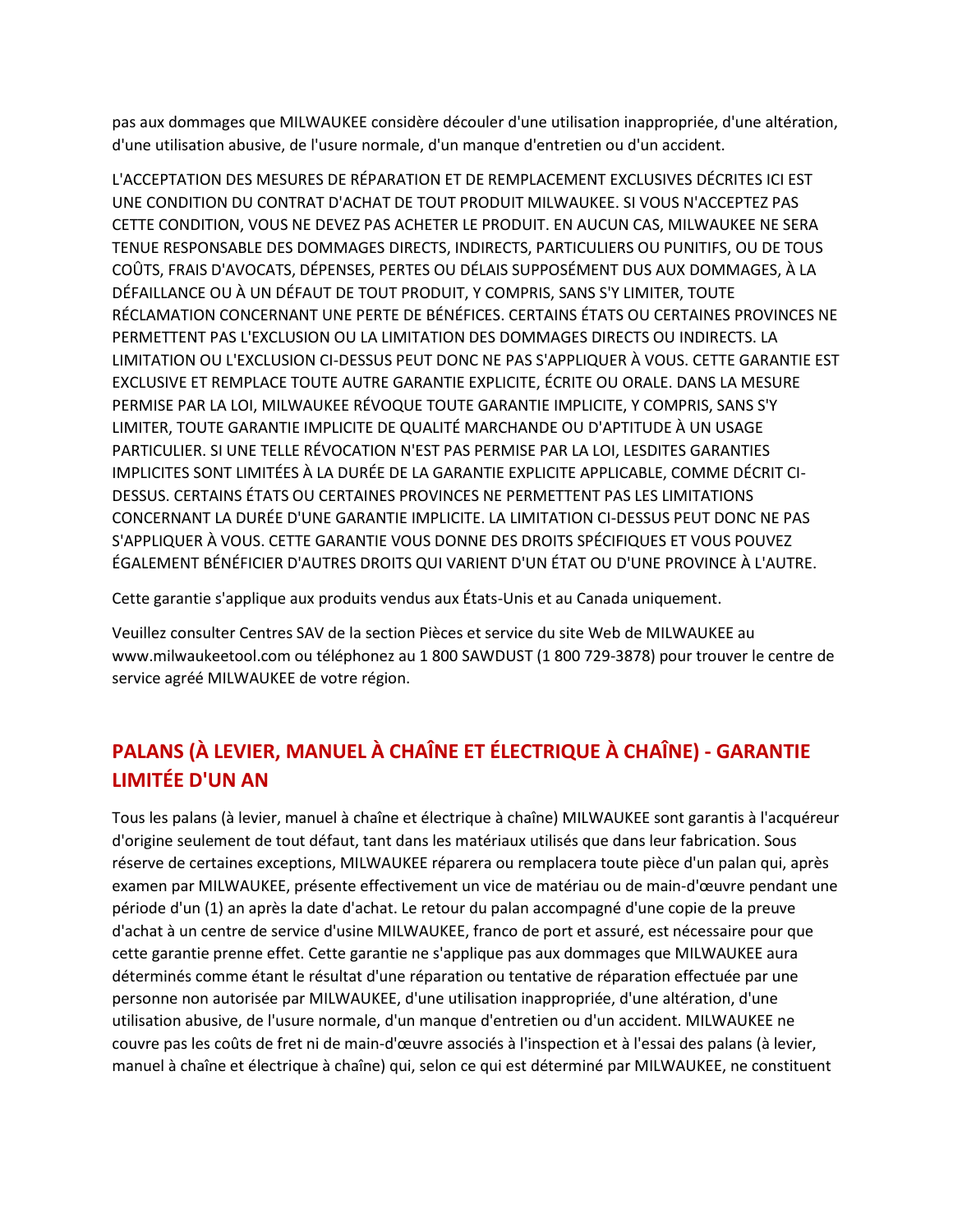pas une réclamation valide au titre de la garantie. Une réclamation valide au titre de la garantie doit être soutenue par la découverte par MILWAUKEE d'un défaut de matériau ou de fabrication.

L'ACCEPTATION DES MESURES DE RÉPARATION ET DE REMPLACEMENT EXCLUSIVES DÉCRITES ICI EST UNE CONDITION DU CONTRAT D'ACHAT DE TOUT PRODUIT MILWAUKEE. SI VOUS N'ACCEPTEZ PAS CETTE CONDITION, VOUS NE DEVEZ PAS ACHETER LE PRODUIT. EN AUCUN CAS, MILWAUKEE NE SERA TENUE RESPONSABLE DES DOMMAGES DIRECTS, INDIRECTS, PARTICULIERS OU PUNITIFS, OU DE TOUS COÛTS, FRAIS D'AVOCATS, DÉPENSES, PERTES OU DÉLAIS SUPPOSÉMENT DUS AUX DOMMAGES, À LA DÉFAILLANCE OU À UN DÉFAUT DE TOUT PRODUIT, Y COMPRIS, SANS S'Y LIMITER, TOUTE RÉCLAMATION CONCERNANT UNE PERTE DE BÉNÉFICES. CERTAINS ÉTATS OU CERTAINES PROVINCES NE PERMETTENT PAS L'EXCLUSION OU LA LIMITATION DES DOMMAGES DIRECTS OU INDIRECTS. LA LIMITATION OU L'EXCLUSION CI-DESSUS PEUT DONC NE PAS S'APPLIQUER À VOUS. CETTE GARANTIE EST EXCLUSIVE ET REMPLACE TOUTE AUTRE GARANTIE EXPLICITE, ÉCRITE OU ORALE. DANS LA MESURE PERMISE PAR LA LOI, MILWAUKEE RÉVOQUE TOUTE GARANTIE IMPLICITE, Y COMPRIS, SANS S'Y LIMITER, TOUTE GARANTIE IMPLICITE DE QUALITÉ MARCHANDE OU D'APTITUDE À UN USAGE PARTICULIER. SI UNE TELLE RÉVOCATION N'EST PAS PERMISE PAR LA LOI, LESDITES GARANTIES IMPLICITES SONT LIMITÉES À LA DURÉE DE LA GARANTIE EXPLICITE APPLICABLE, COMME DÉCRIT CI-DESSUS. CERTAINS ÉTATS OU CERTAINES PROVINCES NE PERMETTENT PAS LES LIMITATIONS SUR LA DURÉE DE LA GARANTIE IMPLICITE. LA LIMITATION CI-DESSUS PEUT DONC NE PAS S'APPLIQUER À VOUS. CETTE GARANTIE VOUS DONNE DES DROITS SPÉCIFIQUES ET VOUS POUVEZ ÉGALEMENT BÉNÉFICIER D'AUTRES DROITS QUI VARIENT D'UN ÉTAT OU D'UNE PROVINCE À L'AUTRE.

Cette garantie s'applique aux produits vendus aux États-Unis et au Canada uniquement.

Veuillez consulter Centres SAV de la section Pièces et service du site Web de MILWAUKEE au www.milwaukeetool.com ou téléphoner au 1 800 SAWDUST (1 800 729-3878) pour localiser le centre de service le plus proche afin d'obtenir une réparation sous ou hors garantie de palans.

### **VESTE CHAUFFANTE M12MC - GARANTIE LIMITÉE D'UN AN**

Chaque VESTE CHAUFFANTE M12 MILWAUKEE (y compris le porte-pile) est garantie à l'acquéreur d'origine seulement de tout défaut, tant dans les matériaux utilisés que dans leur fabrication. Sous réserve de certaines exceptions, MILWAUKEE réparera ou remplacera toute pièce d'une veste chauffante M12MC qui, après examen par MILWAUKEE, présente effectivement un vice de matériau ou de main-d'œuvre pendant une période d'un (1) an\* après la date d'achat. La veste chauffante doit être retournée, franco de port et assurée, au centre de service d'usine de MILWAUKEE. Une copie de la preuve d'achat doit accompagner le produit retourné. Cette garantie ne s'applique pas aux dommages que MILWAUKEE aura déterminés comme étant le résultat d'une réparation ou tentative de réparation effectuée par une personne autre qu'un membre du personnel de MILWAUKEE, d'une utilisation inappropriée, d'une altération, d'une utilisation abusive, de l'usure normale ou d'un accident.

\*Cette garantie ne couvre pas le bloc-piles M12MC LITHIUM-ION. Il existe une garantie distincte pour les blocs-piles.

L'enregistrement de garantie n'est pas nécessaire à l'obtention de la garantie applicable sur une veste chauffante MILWAUKEE. La date de fabrication du produit sera utilisée pour déterminer la période de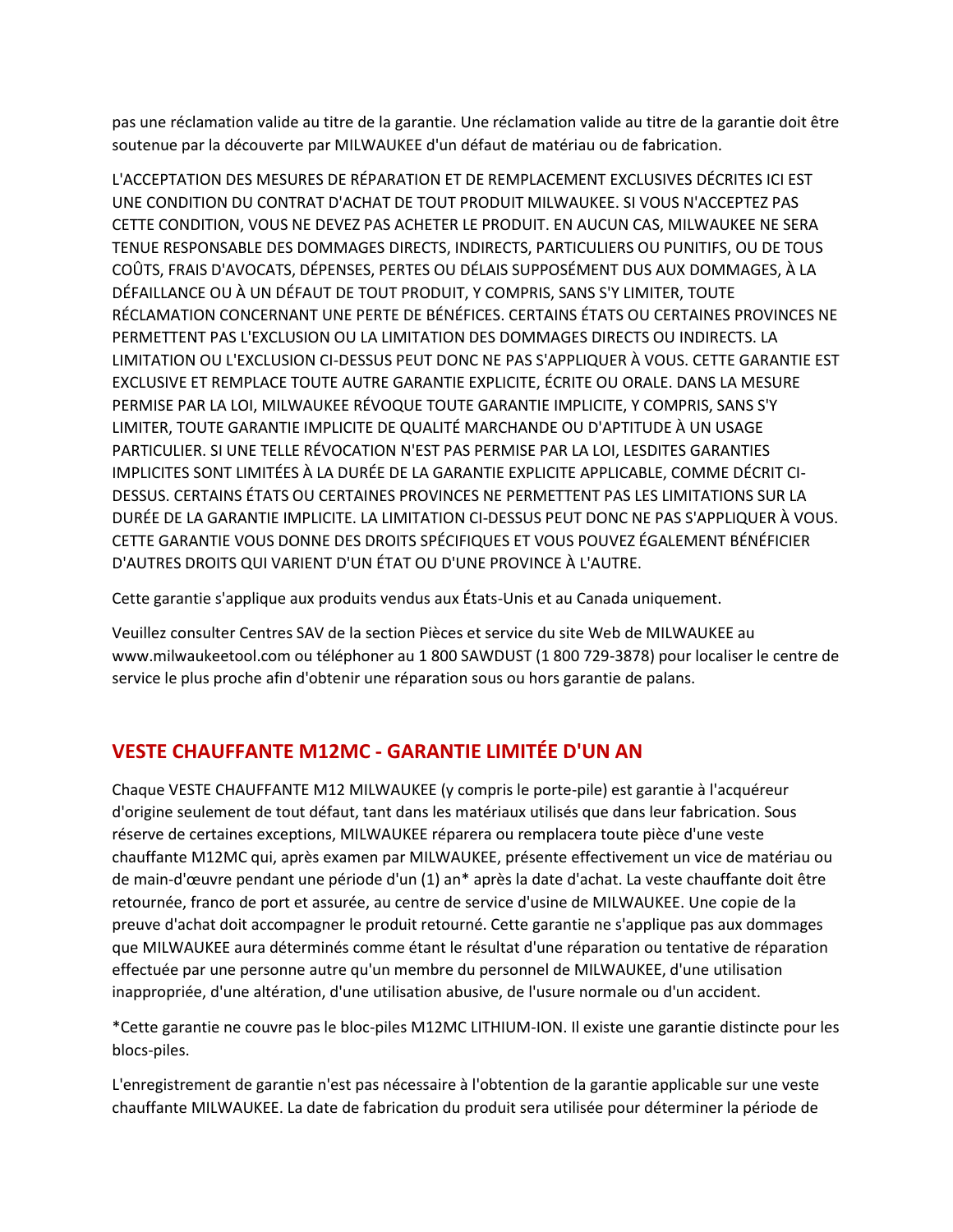garantie si aucune preuve d'achat n'est fournie au moment de la demande de service dans le cadre de la garantie.

L'ACCEPTATION DES MESURES DE RÉPARATION ET DE REMPLACEMENT EXCLUSIVES DÉCRITES ICI EST UNE CONDITION DU CONTRAT D'ACHAT DE TOUT PRODUIT MILWAUKEE. SI VOUS N'ACCEPTEZ PAS CETTE CONDITION, VOUS NE DEVEZ PAS ACHETER LE PRODUIT. EN AUCUN CAS, MILWAUKEE NE SERA TENUE RESPONSABLE DES DOMMAGES DIRECTS, INDIRECTS, PARTICULIERS OU PUNITIFS, OU DE TOUS COÛTS, FRAIS D'AVOCATS, DÉPENSES, PERTES OU DÉLAIS SUPPOSÉMENT DUS AUX DOMMAGES, À LA DÉFAILLANCE OU À UN DÉFAUT DE TOUT PRODUIT, Y COMPRIS, SANS S'Y LIMITER, TOUTE RÉCLAMATION CONCERNANT UNE PERTE DE BÉNÉFICES. CERTAINS ÉTATS OU CERTAINES PROVINCES NE PERMETTENT PAS L'EXCLUSION OU LA LIMITATION DES DOMMAGES DIRECTS OU INDIRECTS. LA LIMITATION OU L'EXCLUSION CI-DESSUS PEUT DONC NE PAS S'APPLIQUER À VOUS. CETTE GARANTIE EST EXCLUSIVE ET REMPLACE TOUTE AUTRE GARANTIE EXPLICITE, ÉCRITE OU ORALE. DANS LA MESURE PERMISE PAR LA LOI, MILWAUKEE RÉVOQUE TOUTE GARANTIE IMPLICITE, Y COMPRIS, SANS S'Y LIMITER, TOUTE GARANTIE IMPLICITE DE QUALITÉ MARCHANDE OU D'APTITUDE À UN USAGE PARTICULIER. SI UNE TELLE RÉVOCATION N'EST PAS PERMISE PAR LA LOI, LESDITES GARANTIES IMPLICITES SONT LIMITÉES À LA DURÉE DE LA GARANTIE EXPLICITE APPLICABLE, COMME DÉCRIT CI-DESSUS. CERTAINS ÉTATS OU CERTAINES PROVINCES NE PERMETTENT PAS LES LIMITATIONS CONCERNANT LA DURÉE D'UNE GARANTIE IMPLICITE. LA LIMITATION CI-DESSUS PEUT DONC NE PAS S'APPLIQUER À VOUS. CETTE GARANTIE VOUS DONNE DES DROITS SPÉCIFIQUES ET VOUS POUVEZ ÉGALEMENT BÉNÉFICIER D'AUTRES DROITS QUI VARIENT D'UN ÉTAT OU D'UNE PROVINCE À L'AUTRE.

Cette garantie s'applique aux produits vendus aux États-Unis et au Canada uniquement.

Veuillez consulter Centres SAV de la section Pièces et service du site Web de MILWAUKEE au www.milwaukeetool.com ou téléphonez au 1 800 SAWDUST (1 800 729-3878) pour trouver le centre de service agréé MILWAUKEE de votre région.

## **PRODUIT D'ESSAI ET DE MESURE - GARANTIE LIMITÉE D'OUTILS D'ESSAI ET DE MESURE**

Chaque outil d'essai et de mesure est garanti pendant cinq (5) ans à partir de la date d'achat\*

Les produits d'essai et de mesure MILWAUKEEMD (y compris les outils, les batteries au lithium-ion et les chargeurs de batterie, mais excluant les piles alcalines) sont garantis à l'acquéreur d'origine seulement de tout défaut, tant dans les matériaux utilisés que dans leur fabrication. Sous réserve de certaines exceptions, MILWAUKEE réparera ou remplacera toute pièce d'un produit d'essai et de mesure qui, après examen par MILWAUKEE, présente effectivement un vice de matériau ou de main-d'œuvre pendant une période de cinq (5) ans\* après la date d'achat. Il faut retourner l'outil d'essai et de mesure accompagné d'une copie de la preuve d'achat à un centre de service d'usine Milwaukee Electric Tool. Cette garantie ne s'applique pas aux dommages que MILWAUKEE aura déterminés comme étant le résultat d'une réparation ou tentative de réparation effectuée par une personne non autorisée par MILWAUKEE, d'une utilisation inappropriée, d'une altération, d'une utilisation abusive, de l'usure normale, d'un manque d'entretien ou d'un accident.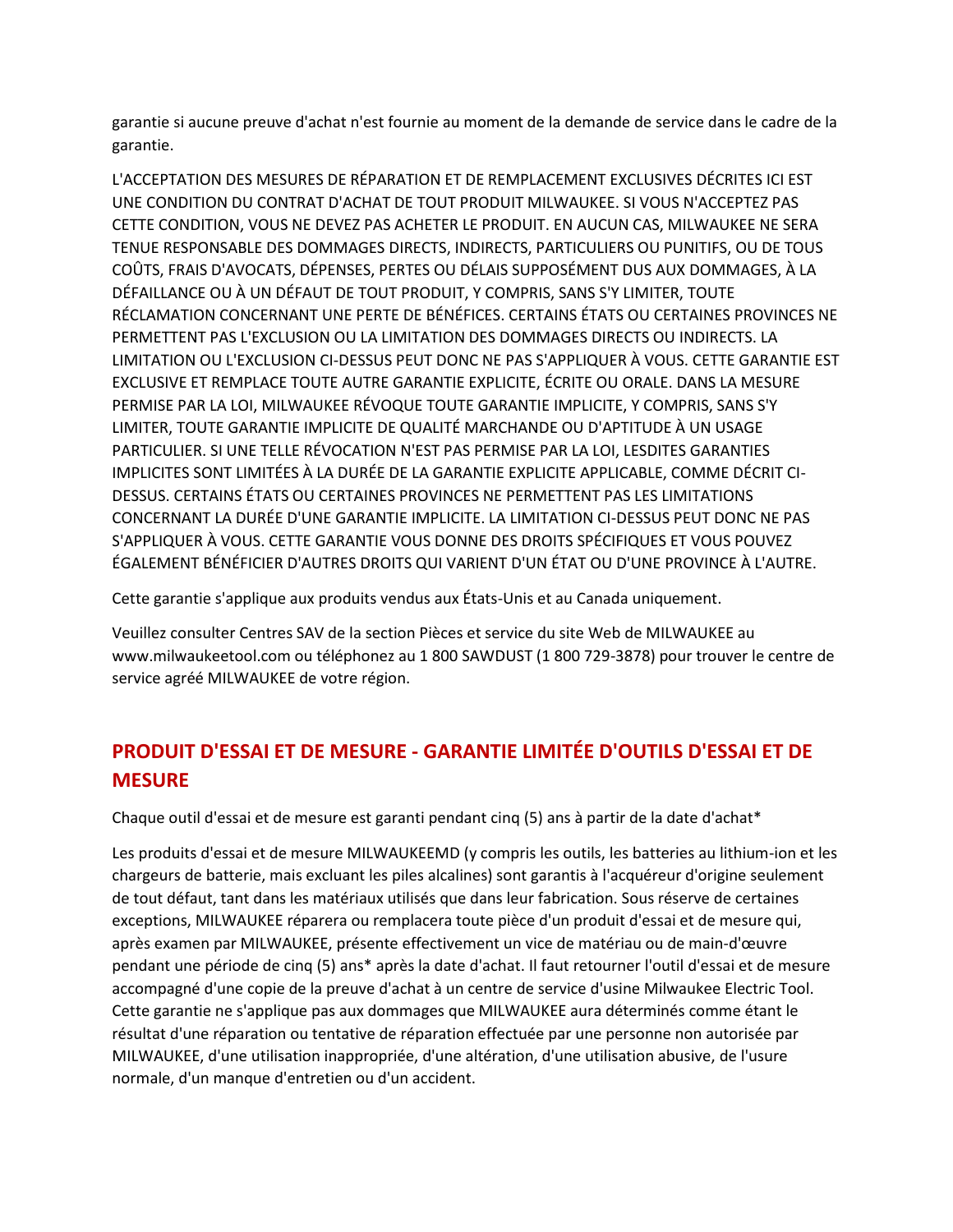\*La période de garantie d'une batterie au lithium-ion qui est livrée avec l'outil d'essai et de mesure est de deux (2) ans à partir de la date d'achat. \*Les piles alcalines expédiées avec les outils d'essai et de mesure sont dotées d'une garantie distincte par le fabricant de piles. \*La période de garantie pour un détecteur de tension sans contact – 2201-20 est de 1 an à compter de la date d'achat. L'enregistrement de garantie n'est pas nécessaire à l'obtention de la garantie applicable sur un produit MILWAUKEE. La date de fabrication du produit sera utilisée pour déterminer la période de garantie si aucune preuve d'achat n'est fournie au moment de la demande de service dans le cadre de la garantie. L'ACCEPTATION DES MESURES DE RÉPARATION ET DE REMPLACEMENT EXCLUSIVES DÉCRITES ICI EST UNE CONDITION DU CONTRAT D'ACHAT DE TOUT PRODUIT MILWAUKEE. SI VOUS N'ACCEPTEZ PAS CETTE CONDITION, VOUS NE DEVEZ PAS ACHETER LE PRODUIT. EN AUCUN CAS, MILWAUKEE NE SERA TENUE RESPONSABLE DES DOMMAGES DIRECTS, INDIRECTS, PARTICULIERS OU PUNITIFS, OU DE TOUS COÛTS, FRAIS D'AVOCATS, DÉPENSES, PERTES OU DÉLAIS SUPPOSÉMENT DUS AUX DOMMAGES, À LA DÉFAILLANCE OU À UN DÉFAUT DE TOUT PRODUIT, Y COMPRIS, SANS S'Y LIMITER, TOUTE RÉCLAMATION CONCERNANT UNE PERTE DE BÉNÉFICES. CETTE GARANTIE EST EXCLUSIVE ET REMPLACE TOUTE AUTRE GARANTIE EXPLICITE, ÉCRITE OU ORALE. SANS LIMITER LE CARACTÈRE GÉNÉRAL DE CE QUI PRÉCÈDE, MILWAUKEE RENONCE À TOUTE GARANTIE TACITE DE QUALITÉ MARCHANDE OU D'ADAPTABILITÉ À UN USAGE PARTICULIER AINSI QU'À TOUTE AUTRE GARANTIE. Cette garantie s'applique aux produits vendus aux États-Unis, au Canada et au Mexique uniquement.

#### **PRODUIT REMIS À NEUF - GARANTIE LIMITÉE D'UN AN**

Chaque produit MILWAUKEE REMIS À NEUF est garanti contre les défauts de matériaux et de fabrication. Sous réserve de certaines exceptions, MILWAUKEE réparera ou remplacera toute pièce d'un produit remis à neuf qui, après examen par MILWAUKEE, présente effectivement un vice de matériau ou de main-d'œuvre pendant une période d'un (1) an après la date d'achat. Le retour du produit remis à neuf accompagné d'une copie de la preuve d'achat au centre de service d'usine de MILWAUKEE ou à un centre de service agréé de MILWAUKEE, franco de port et assuré, est nécessaire pour que cette garantie prenne effet. Cette garantie ne s'applique pas aux dommages que MILWAUKEE aura déterminés comme étant le résultat d'une réparation ou tentative de réparation effectuée par une personne non autorisée par MILWAUKEE, d'une utilisation inappropriée, d'une altération, d'une utilisation abusive, de l'usure normale, d'un manque d'entretien ou d'un accident. CETTE GARANTIE REMPLACE TOUTE GARANTIE PRÉCÉDENTE OU TOUTE AUTRE GARANTIE CONTENUE DANS TOUT MANUEL DE L'UTILISATEUR OU DANS TOUT AUTRE DOCUMENT LIÉ À CE PRODUIT. CETTE GARANTIE EST LA SEULE QUI S'APPLIQUE À CE PRODUIT REMIS À NEUF.

L'enregistrement de garantie n'est pas nécessaire à l'obtention de la garantie applicable sur un produit MILWAUKEE. La date de remise à neuf du produit sera utilisée pour déterminer la période de garantie si aucune preuve d'achat n'est fournie au moment de la demande de service dans le cadre de la garantie.

MILWAUKEE ne couvre pas les coûts de fret ni de main-d'œuvre associés à l'inspection et à l'essai de produits remis à neuf qui, selon ce qui est déterminé par MILWAUKEE, ne constituent pas une réclamation valide au titre de la garantie. Une réclamation valide au titre de la garantie doit être soutenue par la découverte par MILWAUKEE d'un défaut de matériau ou de fabrication. L'ACCEPTATION DES MESURES DE RÉPARATION ET DE REMPLACEMENT EXCLUSIVES DÉCRITES ICI EST UNE CONDITION